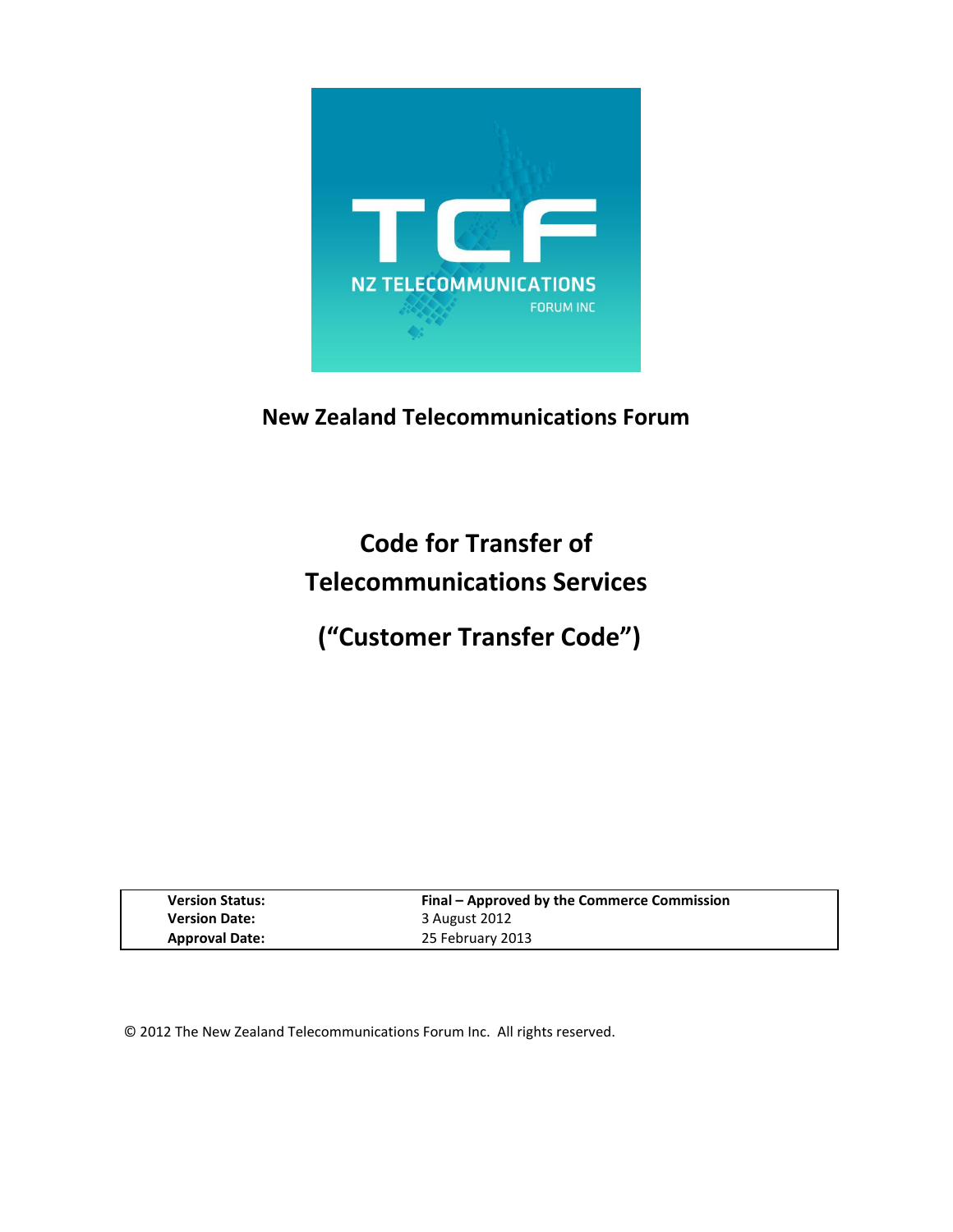# **CONTENTS**

| А.             |                                                                           |  |  |
|----------------|---------------------------------------------------------------------------|--|--|
| В.             |                                                                           |  |  |
| $\mathsf{C}$ . |                                                                           |  |  |
|                | 4.                                                                        |  |  |
|                | 5.                                                                        |  |  |
|                | 6.                                                                        |  |  |
| D.             |                                                                           |  |  |
|                |                                                                           |  |  |
| Е.             |                                                                           |  |  |
|                |                                                                           |  |  |
|                |                                                                           |  |  |
|                |                                                                           |  |  |
|                |                                                                           |  |  |
| F.             |                                                                           |  |  |
| G.             | VALIDATION BETWEEN RETAIL SERVICE PROVIDERS FOR SIMPLE TRANSFERS 11       |  |  |
|                |                                                                           |  |  |
|                |                                                                           |  |  |
| Η.             |                                                                           |  |  |
|                |                                                                           |  |  |
|                |                                                                           |  |  |
|                |                                                                           |  |  |
|                |                                                                           |  |  |
|                |                                                                           |  |  |
|                |                                                                           |  |  |
| Ι.             |                                                                           |  |  |
| J.             | APPROPRIATE END CUSTOMER CONTACT AND ACCESS TO AND USE OF INFORMATION  14 |  |  |
|                |                                                                           |  |  |
|                |                                                                           |  |  |
|                |                                                                           |  |  |
|                |                                                                           |  |  |
| Κ.             |                                                                           |  |  |
| L.             |                                                                           |  |  |
|                |                                                                           |  |  |
|                |                                                                           |  |  |
| М.             |                                                                           |  |  |
|                |                                                                           |  |  |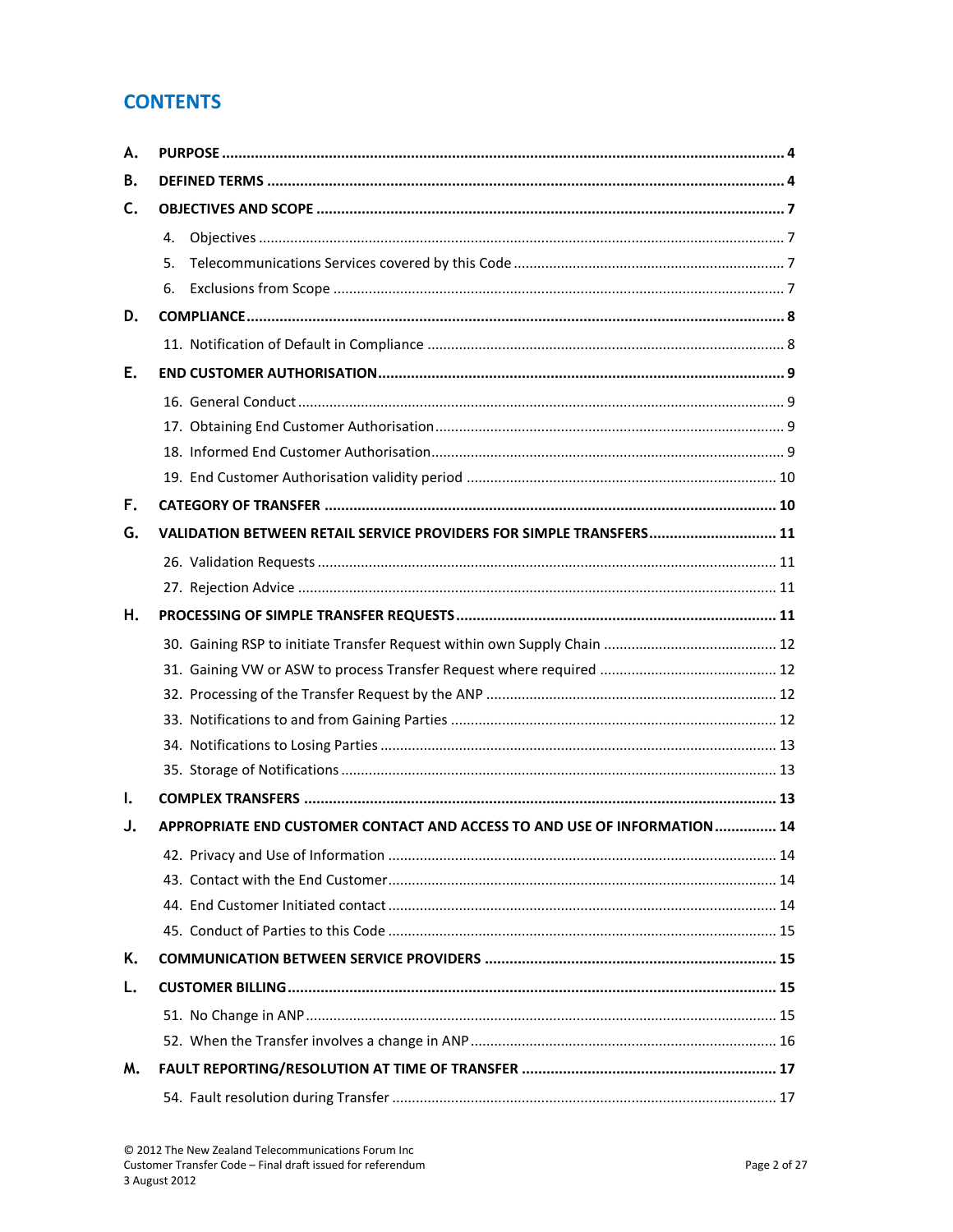| N. |                                                                                        |  |
|----|----------------------------------------------------------------------------------------|--|
|    |                                                                                        |  |
|    | 61. Disputes regarding the allocation of costs incurred due to an Invalid Transfer  18 |  |
| 0. |                                                                                        |  |
|    |                                                                                        |  |
|    |                                                                                        |  |
|    |                                                                                        |  |
|    |                                                                                        |  |
| P. |                                                                                        |  |
|    |                                                                                        |  |
|    |                                                                                        |  |
|    |                                                                                        |  |
|    |                                                                                        |  |
|    |                                                                                        |  |
|    |                                                                                        |  |
|    |                                                                                        |  |
|    |                                                                                        |  |
|    |                                                                                        |  |
| Q. |                                                                                        |  |
| R. |                                                                                        |  |
|    |                                                                                        |  |
|    |                                                                                        |  |
|    |                                                                                        |  |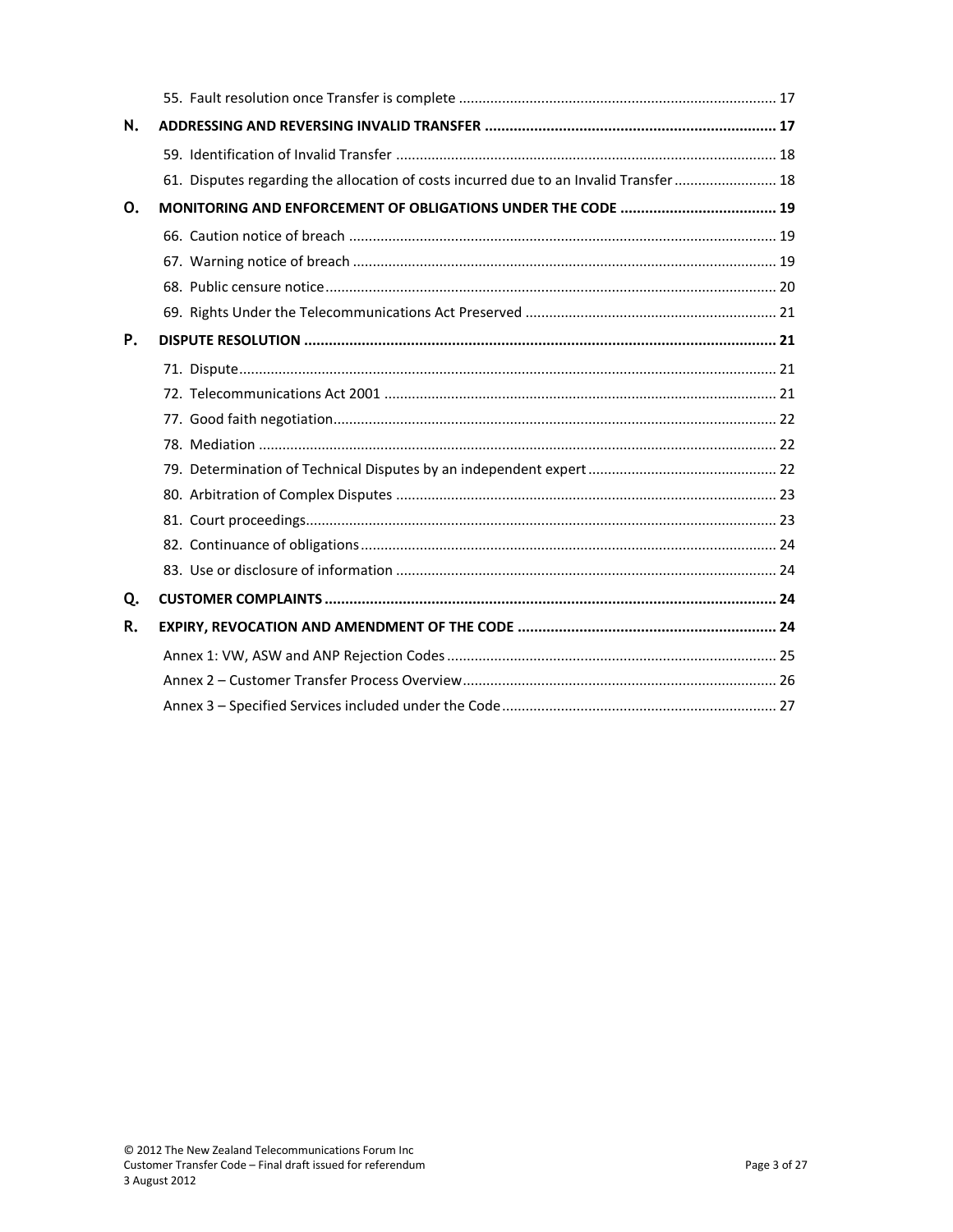# <span id="page-3-0"></span>**A. PURPOSE**

- 1. The purpose of this Code is to improve the experience of New Zealand Telecommunications Customers and Service Providers by facilitating the Transfer of Telecommunications Services in New Zealand through practices that are consistent with the purposes and provisions of the Telecommunications Act.
- <span id="page-3-1"></span>2. This Code will take effect from the date the regulated Code is approved by the Commerce Commission.

# **B. DEFINED TERMS**

In this Code, unless the context otherwise requires:

| <b>Access Network Provider</b><br>(ANP)   | means the Party to whose network an access line is directly connected and<br>over which services are supplied. Note that an ANP may also be an Access<br>Service Wholesaler and/or a Retail Service Provider.                                                                                                                                          |
|-------------------------------------------|--------------------------------------------------------------------------------------------------------------------------------------------------------------------------------------------------------------------------------------------------------------------------------------------------------------------------------------------------------|
| <b>Access Service Wholesaler</b><br>(ASW) | means the Party who purchases access network services from the Access<br>Network Provider.                                                                                                                                                                                                                                                             |
| <b>Account Number</b>                     | means the unique reference number used by a Service Provider for a given<br>Customer, which should appear on all invoices.                                                                                                                                                                                                                             |
| <b>Bilateral Agreement</b>                | means an agreement between two Telecommunication Service providers<br>in respect of Telecommunication Services.                                                                                                                                                                                                                                        |
| <b>Billing Relationship</b>               | means a relationship where the Service Provider has a bona fide<br>contractual right to charge the End Customer for any chargeable activity<br>relating to the provision of Telecommunications Services.                                                                                                                                               |
| <b>Business Day</b>                       | means a day on which registered banks are open for normal banking<br>business, excluding Saturdays, Sundays and nation-wide public holidays.<br>Regional public holidays are considered to be Business Days.                                                                                                                                           |
| <b>Carrier</b>                            | means an entity that operates:<br>a) a public switched telephone network (or a functionally equivalent<br>system) that originates, transits or terminates calls; and/or<br>b) a public data network.<br>A Person may be both a Carrier and a Service Provider. If a Party has more<br>than one network, it can be classified as more than one Carrier. |
| <b>Clause</b>                             | refers to a clause in this Code.                                                                                                                                                                                                                                                                                                                       |
| Code                                      | means this Customer Transfer Code.                                                                                                                                                                                                                                                                                                                     |
| Communication                             | can be oral, in writing, and via electronic means.                                                                                                                                                                                                                                                                                                     |
| <b>Complex Dispute</b>                    | has the meaning ascribed in clause 71.2.                                                                                                                                                                                                                                                                                                               |
| <b>Complex Transfer</b>                   | means a Transfer which Service Providers typically consider requires<br>complex work to complete, such as in the case of multiple sites, multiple<br>services and complex communications solutions, or a Transfer which the<br>Gaining RSP and Losing RSP agree is be treated as a Complex Transfer.                                                   |
| <b>Compliance Contact</b>                 | Means the Service Provider's designated person responsible for managing<br>that Service Provider's compliance with this Code.                                                                                                                                                                                                                          |
| <b>Customer</b>                           | means a Service Provider who has a bona fide Billing Relationship with<br>another Service Provider in respect of Telecommunication(s) Services.                                                                                                                                                                                                        |
| <b>Customer Account Name</b>              | means the name that is on the End Customer's bill.                                                                                                                                                                                                                                                                                                     |
| <b>Customer Account Number</b>            | means the unique reference number used by a Retail Service Provider for a<br>given End Customer, which should appear on all End Customer invoices.                                                                                                                                                                                                     |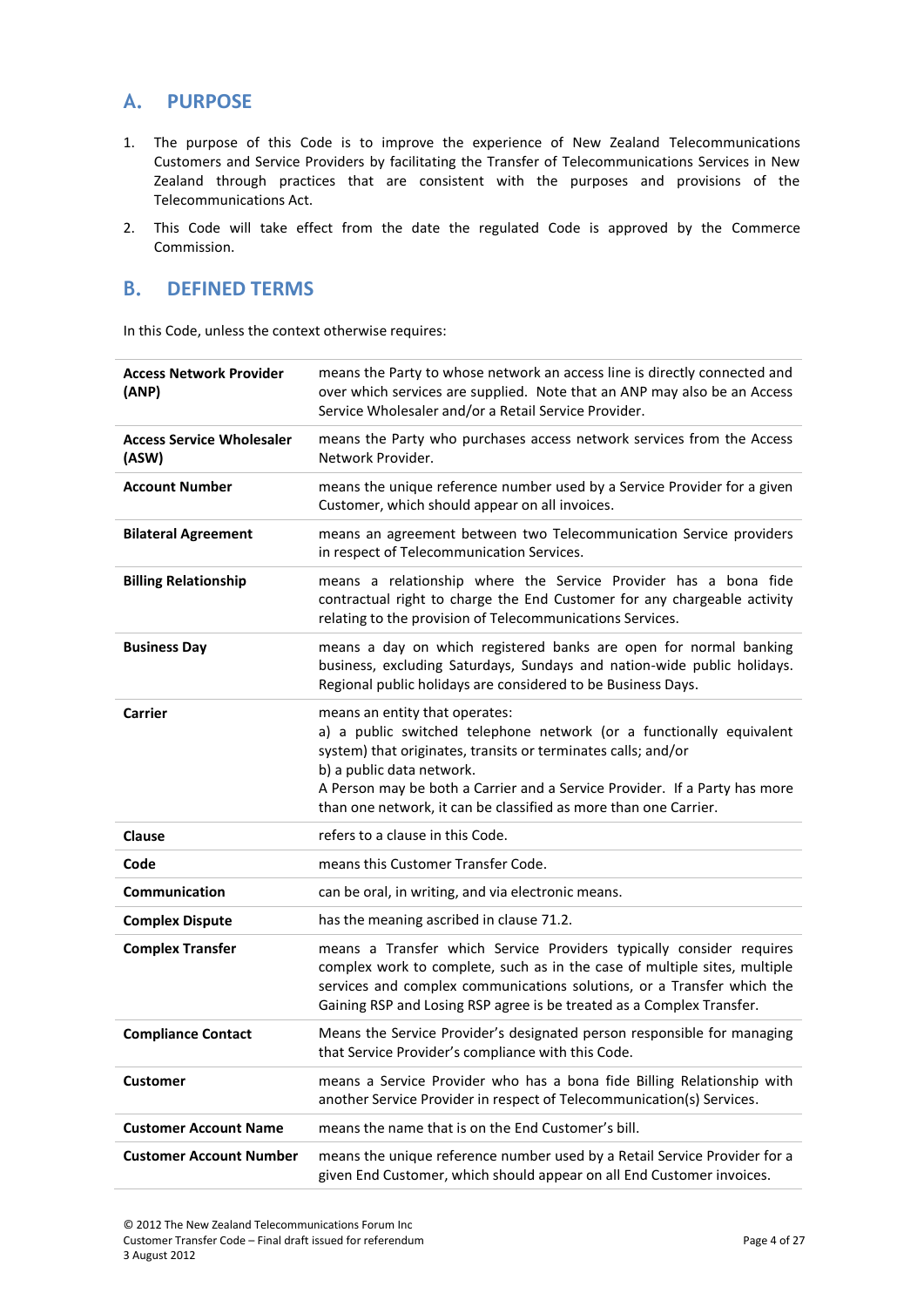| <b>Effective Date of the</b><br><b>Transfer</b> | means the point in time when an End Customer's Telecommunications<br>Services are completely transferred to the Gaining RSP and the Gaining RSP<br>is entitled to start billing the End Customer.                                                                                                                                                                                                                                                                                                       |  |
|-------------------------------------------------|---------------------------------------------------------------------------------------------------------------------------------------------------------------------------------------------------------------------------------------------------------------------------------------------------------------------------------------------------------------------------------------------------------------------------------------------------------------------------------------------------------|--|
| <b>End Customer</b>                             | means a Person who consumes Telecommunications Services from a Retail<br>Service Provider and has a bona fide Billing Relationship with a Service<br>Provider in respect of a Telecommunications Service(s).                                                                                                                                                                                                                                                                                            |  |
| <b>End Customer</b><br>Authorisation            | means a valid authorisation for a Transfer by the End Customer or the End<br>Customer's duly appointed agent that meets the requirements of section E<br>of this Code.                                                                                                                                                                                                                                                                                                                                  |  |
| <b>Enforcement Agency</b>                       | means a person(s) nominated by the TCF (as listed on the TCF website<br>Contact Us page) and approved by the Commerce Commission, or if the<br>TCF fails to nominate a person, a person appointed by the Commerce<br>Commission whose role is to monitor and enforce compliance of the<br>obligations set out in this Code.                                                                                                                                                                             |  |
| Gaining                                         | means the Party to which the End Customer is moving to or has already<br>moved its Telecommunication Service to, or that the provision of the<br>Telecommunications Service has moved to (for example, 'Gaining ASW'<br>and 'Gaining ANP').                                                                                                                                                                                                                                                             |  |
| <b>Internal Transfer</b>                        | means a Transfer of the service between two End Customers where there<br>is no change of Access Network Provider, Access Service Wholesaler,<br>Virtual Wholesaler or Retail Service Provider.                                                                                                                                                                                                                                                                                                          |  |
| <b>Invalid Transfer</b>                         | occurs when there is a processing error (for example, the incorrect<br>Customer is Transferred) or when the requirements for a valid End<br>Customer Authorisation as defined in clause 19 are not met.                                                                                                                                                                                                                                                                                                 |  |
| Losing                                          | means the Party from which the End Customer is moving or has already<br>moved its Telecommunication Service and/or the Party from which the<br>Telecommunications Service has moved from (for example, 'Losing ASW'<br>and 'Losing ANP').                                                                                                                                                                                                                                                               |  |
| <b>Non-Code Access</b>                          | means a Service provided by a Carrier that results in one of the other<br>Carrier's Toll Access Codes being automatically prefixed to a call made by<br>an End Customer of the first Carrier, where the call is dialled:<br>in the format "0 + area code" (the single digit 3, 4, 6, 7 or 9) or "00 +<br>$\bullet$<br>country code"; or<br>using one of the non-geographic service codes for mobile<br>Telecommunications Services allocated under the provisions of the<br>Number Administration Deed. |  |
| Notification(s)                                 | means a set of information contained in a message and exchanged<br>between two parties in a form agreed by both parties (e.g. systems<br>transactions, email).                                                                                                                                                                                                                                                                                                                                          |  |
| <b>Number Administration</b><br><b>Deed</b>     | means the deed (dated 20 December 1998) signed by various<br>telecommunication companies for the provision of number administration<br>services and number portability.                                                                                                                                                                                                                                                                                                                                 |  |
| Party                                           | means a Person bound by this Code under the Telecommunications Act or<br>a Person signed up to this Code.                                                                                                                                                                                                                                                                                                                                                                                               |  |
| Person                                          | means a legal person and includes a company and any other legal entity.                                                                                                                                                                                                                                                                                                                                                                                                                                 |  |
| <b>Retail Service Provider</b><br>(RSP)         | means any person providing a Telecommunication Service to an End<br>Customer that has the Billing Relationship with the End Customer for that<br>service. The same person may be both an ASW and a RSP; or both a VW<br>and a RSP; or both an ANP and a RSP (except in the case of Telecom NZ<br>Limited).                                                                                                                                                                                              |  |
| <b>Service Provider (SP)</b>                    | means a party in the Supply Chain for an End Customers services. This may                                                                                                                                                                                                                                                                                                                                                                                                                               |  |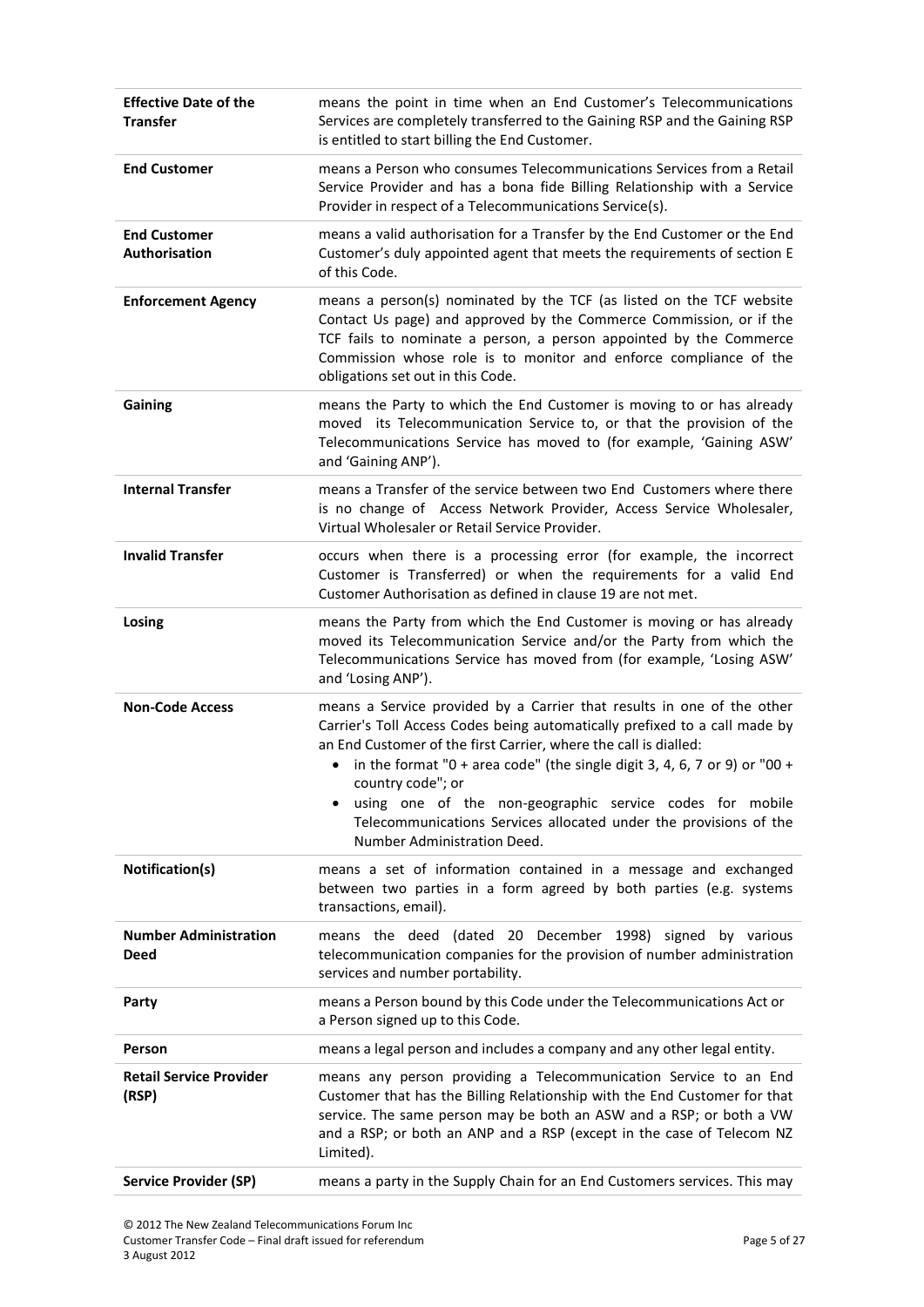|                                                            | include any or all of the following: Gaining RSP, Gaining VW, Gaining ASW,<br>Gaining ANP, Losing RSP, Losing VW, Losing ASW, Losing ANP.                                                                                                                                                                                                                                                                                                                                                               |
|------------------------------------------------------------|---------------------------------------------------------------------------------------------------------------------------------------------------------------------------------------------------------------------------------------------------------------------------------------------------------------------------------------------------------------------------------------------------------------------------------------------------------------------------------------------------------|
| <b>Simple Transfer</b>                                     | means a Transfer which the Gaining RSP and the Losing RSP agree is to be<br>treated as a Simple Transfer.                                                                                                                                                                                                                                                                                                                                                                                               |
| <b>Supply Chain</b>                                        | means the individual Telecommunications Services and Service Providers<br>that when configured together, provide an end to end Telecommunication<br>Service to an End Customer.                                                                                                                                                                                                                                                                                                                         |
| <b>Technical Dispute</b>                                   | has the meaning ascribed in clause 71.1.                                                                                                                                                                                                                                                                                                                                                                                                                                                                |
| <b>Telecommunications Act</b><br>(the Act)                 | means the Telecommunications Act 2001 as amended from time to time.                                                                                                                                                                                                                                                                                                                                                                                                                                     |
| <b>Telecommunications</b><br><b>Carriers' Forum or TCF</b> | means the Telecommunications Carriers' Forum Incorporated Society of<br>New Zealand.                                                                                                                                                                                                                                                                                                                                                                                                                    |
| <b>Telecommunications</b><br>Service(s)                    | means any goods, services, equipment, and facilities that enable or<br>where<br>facilitate<br>Telecommunication,<br>Telecommunication<br>is<br>the<br>conveyance by electromagnetic means from one device to another of any<br>encrypted or non-encrypted sign, signal, impulse, writing, image, sound,<br>instruction, information, or intelligence of any nature, whether for the<br>information of any person using the device or not; but excluding any<br>conveyance that constitutes broadcasting |
| <b>Transfer</b>                                            | means the transfer of all or part of an End Customer's Telecommunications<br>Service(s) from one Retail Service Provider to another Retail Service<br>Provider as authorised by the End Customer.                                                                                                                                                                                                                                                                                                       |
| <b>Transfer Request</b>                                    | means a request from a Gaining RSP to either a gaining VW, ASW or ANP,<br>or from a Gaining ASW to an ANP to Transfer an End Customer's<br>Telecommunications Service(s), submitted in accordance with the relevant<br><b>Bilateral Agreements.</b>                                                                                                                                                                                                                                                     |
| <b>Unique Service Identifier</b><br>(USI)                  | means a unique number to which Telecommunications Services are<br>associated, as allocated by the ANP, ASW and/or RSP in its internal systems<br>from time to time. In the case of fixed line telephone services this will be<br>the telephone number.                                                                                                                                                                                                                                                  |
| <b>Validation Request</b>                                  | means a communication from the Gaining RSP to the Losing RSP to validate<br>an End Customer Authorisation.                                                                                                                                                                                                                                                                                                                                                                                              |
| Virtual Wholesaler (VW)                                    | means a party who purchases services from an ASW (or another Virtual<br>Wholesaler) for the purposes of selling to a RSP (or another VW).                                                                                                                                                                                                                                                                                                                                                               |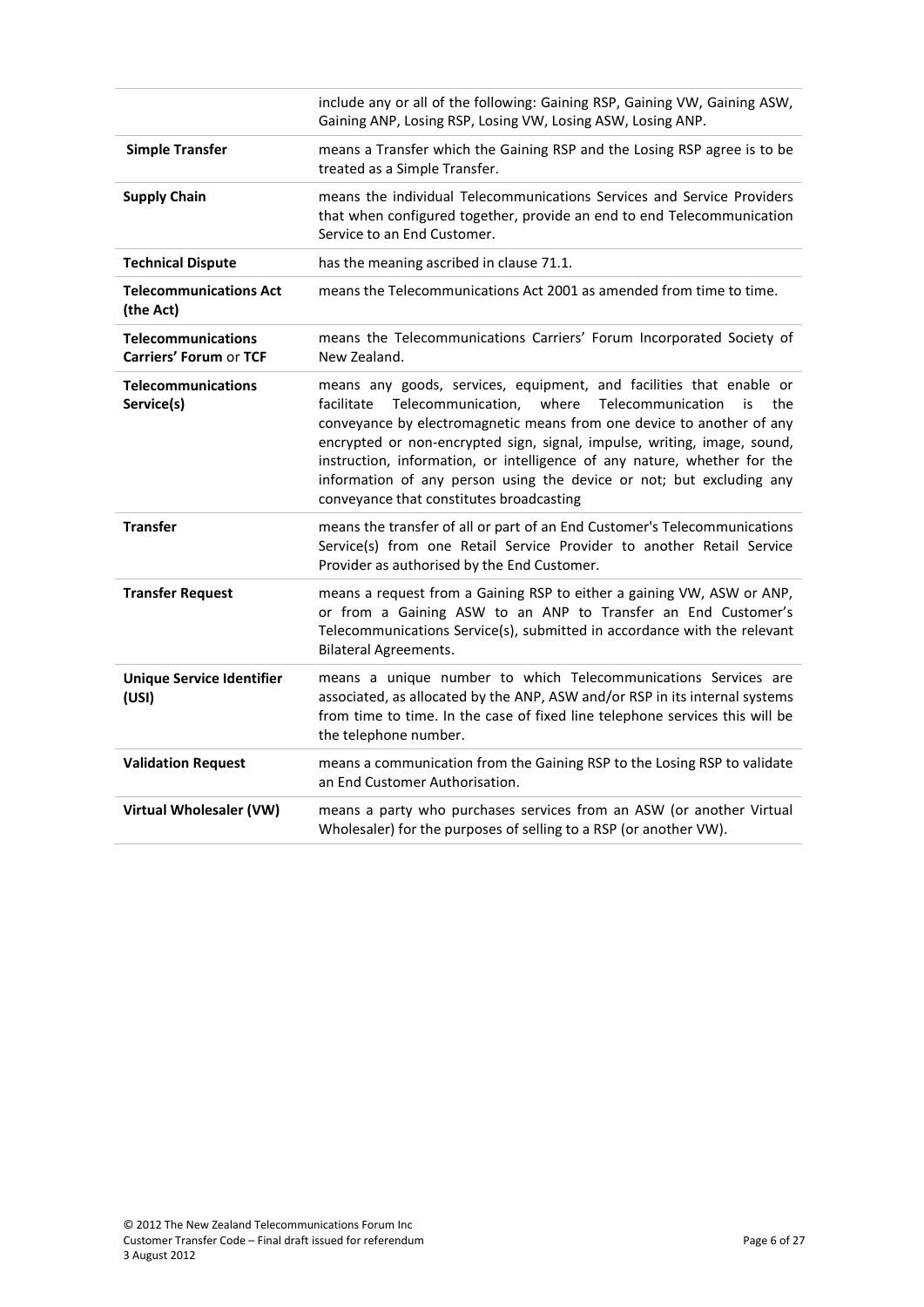# <span id="page-6-0"></span>**C. OBJECTIVES AND SCOPE**

<span id="page-6-1"></span>3. This Code governs the Transfer of an End Customer's Telecommunications Services between Retail Service Providers to ensure a seamless experience for all parties involved in the Transfer process. It sets out practices that Access Network Providers, Access Service Wholesalers, Virtual Wholesalers and Retail Service Providers must comply with whenever an End Customer requests a Transfer of Telecommunications Services. All parties will act co-operatively and in good faith to facilitate this Code.

# 4. **Objectives**

The Code's high-level objective is to provide a seamless transition of an End Customer's Telecommunications Services between RSPs, where proper informed consent has been granted by the End Customer, so that the End Customer continues to receive high quality, uninterrupted service. This objective will be achieved by:

- 4.1 Outlining the necessary End Customer Authorisation and consent procedures to ensure an End Customer's Telecommunications Service(s) are only transferred when they want them to be;
- 4.2 Encouraging appropriate Service Provider etiquette;
- 4.3 Facilitating a seamless billing changeover;
- 4.4 Increasing the transparency of the Transfer process, so that the End Customer is in control of the process at all times;
- 4.5 Ensuring normal support from the Losing Retail Service Provider until the Transfer is completed;
- 4.6 Requiring processes that ensure a prompt and timely Transfer process, as well as the correction of any problems that occur as a result of the Transfer process;
- <span id="page-6-2"></span>4.7 Adopting competitively neutral and non-discriminatory practices that provide consistent treatment for End Customers; and,
- 4.8 Requiring compliance with all relevant legislation including the Privacy Act and the Telecommunications Information Privacy Code 2003.

## **5. Telecommunications Services covered by this Code**

<span id="page-6-3"></span>The Code applies to ANPs, ASWs, VWs and RSPs for the Transfer of some of the Telecommunications Services specified in Subpart 1 of Part 2 of Schedule 1 of the Telecommunications Act 2001 as set out in Annexure 3.

## **6. Exclusions from Scope**

- 6.1 This Code does not apply to the Transfer of Telecommunications Services from one cellular network to another cellular network.
- 6.2 Section [G](#page-10-4) does not apply to the Transfer of Non-Code Access services. For the avoidance of doubt, all other provisions in this Code do apply to Non-Code Access services.
- <span id="page-6-4"></span>6.3 This Code does not cover the porting of local, mobile or toll-free numbers. Local and mobile numbers are covered by the Local and Mobile Number Portability Terms and Network Terms (LMNP) forming part of the Commerce Commissions Number Portability Determination. To the fullest extent possible this Code aims to be consistent with these LMNP Terms. Toll Free Numbers are covered by the Toll Free Database Access Agreement. Nothing in this Code exempts any Party from obligations contained in the LMNP and Network Terms or the Toll Free Access Database Agreement.
- 6.4 This Code does not apply to Internal Transfer of Telecommunications Services.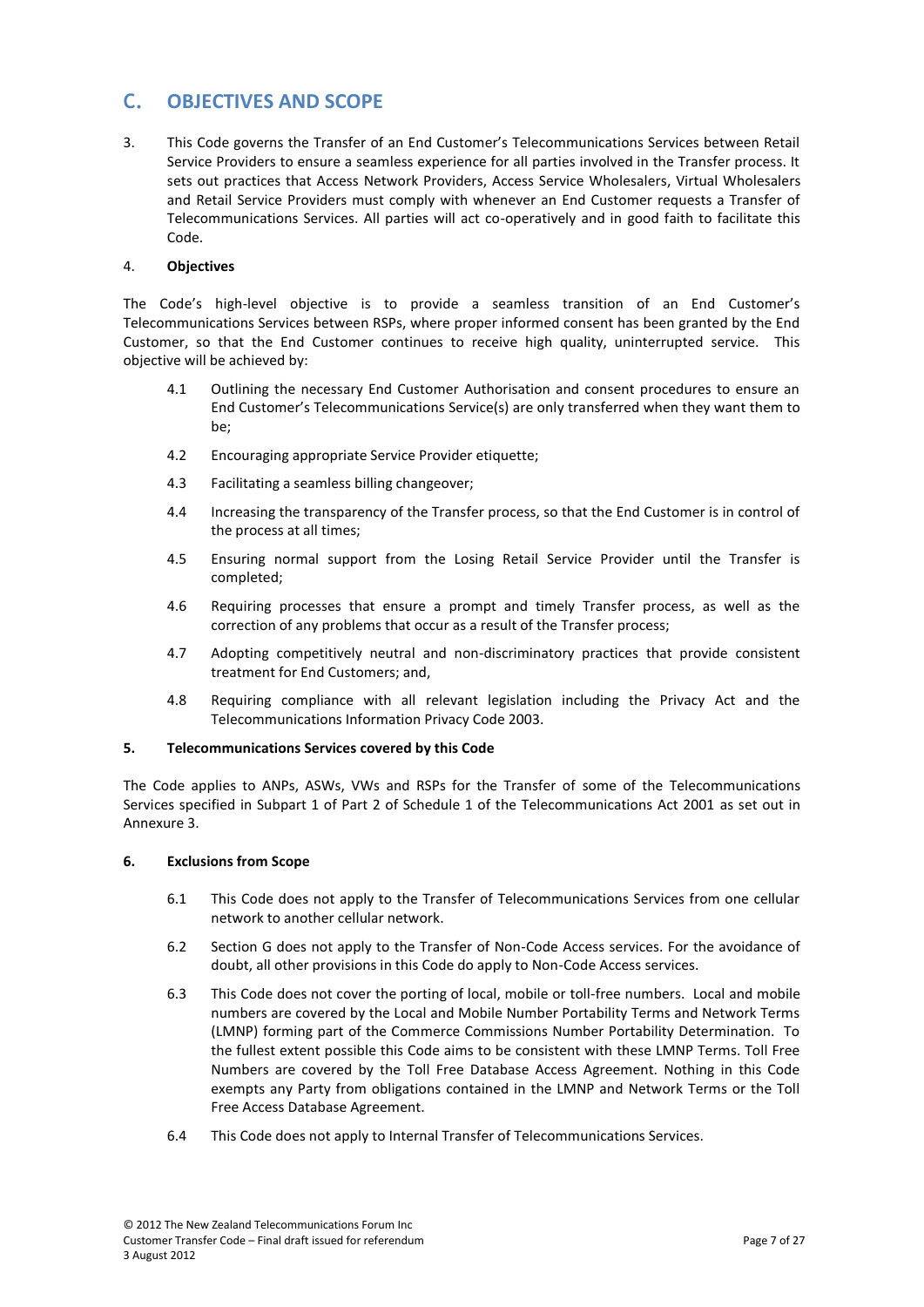# <span id="page-7-5"></span><span id="page-7-0"></span>**D. COMPLIANCE**

- 7. The Code is applicable to all RSPs, VWs, ASWs and ANPs who participate in the Transfer of Telecommunications Services. This Code is not intended to impact on other parties who do not have obligations under this Code.
- 8. All RSPs, VWs, ASWs and ANPs must Transfer End Customers' Telecommunications Services in accordance with this Code and any relevant legislation or Commerce Commission determinations.
- 9. Each RSP, VW, ASW and ANP must provide the TCF with contact telephone and email details of their Compliance Contact.
- <span id="page-7-1"></span>10. If one Party defaults in the performance of any of its obligations under this Code, the defaulting Party will use its best endeavours to remedy the default as soon as possible and to prevent a recurrence of the default. This provision applies as long as the default does not prevent other parties to the Code complying with their obligations. In the event that a default does prevent other parties from complying with their obligations then the default of compliance outlined in Clause [11](#page-7-2) below should be followed.

## <span id="page-7-3"></span><span id="page-7-2"></span>**11. Notification of Default in Compliance**

- 11.1 Where a Party has reason to believe that another Party is in default of any of its obligations under this Code then that Party should contact the defaulting Party's Compliance Contact in writing with the following details:
	- 11.1.1 Name and contact details of complainant;
	- 11.1.2 TCF Code which has been allegedly breached (in this case, the Customer Transfer Code);
	- 11.1.3 Which Code clauses were breached;
	- 11.1.4 Date(s) the breach/breaches occurred; and
	- 11.1.5 Any other relevant information (e.g. a request to sight the End Customer Authorisation consent as defined in clause [19.2\)](#page-9-3)
- 11.2 The alleged defaulting Party must acknowledge the notification under clause [11.1](#page-7-3) in writing and within three (3) Business Days of receiving the clause [11.1](#page-7-3) communication provide a timeframe for when the non-compliance issue will be investigated.
- 11.3 If the issue of breach is not resolved to the satisfaction of either party then the noncompliance issue may be escalated to the Enforcement Agency. Refer to section [O.](#page-18-3)
- <span id="page-7-4"></span>12. In the event of any inconsistency between this Code, any relevant legislation, any Bilateral Agreement and/or Commerce Commission determinations, such inconsistency will be resolved in the following (descending) order of precedence:
	- 12.1 Any legislation;
	- 12.2 Any enforceable undertakings given to the government under the Telecommunications Act;
	- 12.3 Commerce Commission Determinations;
	- 12.4 Any provision in a Bilateral Agreement relating to this Code that improves on the provisions in this Code for End Customers;
	- 12.5 This Customer Transfer Code;
	- 12.6 Insofar as it relates to customer transfers, any contractual document entered into before the approval of this Code by the Commerce Commission (in the case of the regulated code);
- 13. This Code contains the minimum requirements regarding an End Customer Transfer. While parties may enter into Bilateral Agreements concerning matters covered by this Code, such arrangements must not diminish or otherwise affect any requirements contained in this Code; impact on the ability of other parties to interact with Parties of this Code (subject to clause [14\)](#page-8-4); or impact on the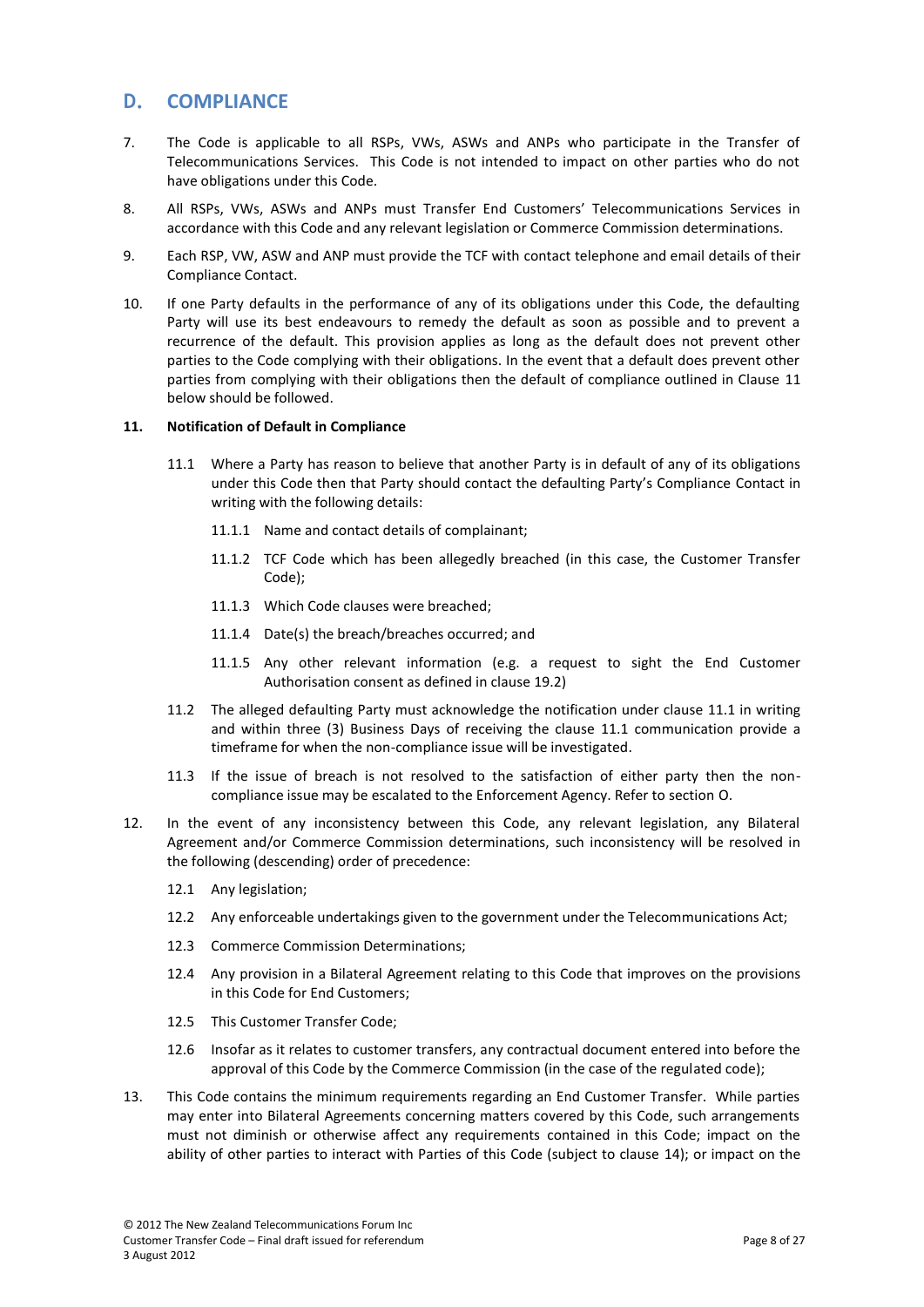ability of other participants to interwork with parties to those arrangements in accordance with the minimum requirements.

<span id="page-8-4"></span><span id="page-8-0"></span>14. This Code does not alter, vary or restrict any rights or obligations contained in any contract between Service Providers, or any contract between any other Person and a Service Provider which is binding on a Service Provider when that Service Provider first becomes bound by the Code provided that such contracts were entered into prior to the date the Code was first approved by the Commission (in the case of the regulated code). In all other respects, however, the Service Provider must comply with the Code.

# <span id="page-8-6"></span><span id="page-8-1"></span>**E. END CUSTOMER AUTHORISATION**

15. The objective of this section is to, through a robust End Customer Authorisation process, provide a level of protection to End Customers against the unauthorised Transfer of services.

### **16. General Conduct**

- 16.1 A RSP must ensure that its representatives:
	- 16.1.1 present the RSP's Telecommunications Service in a clear, truthful and honest manner without exaggeration;
	- 16.1.2 maintain strict confidentiality;
	- 16.1.3 obtain true informed consent for a service transfer; and
	- 16.1.4 are compliant with all aspects of the Code.
- 16.2 A RSP must ensure that its representatives do not:
	- 16.2.1 harass or coerce an End Customer;
	- 16.2.2 engage in unconscionable conduct;
	- 16.2.3 mislead or misrepresent the supplier's affiliation with any other suppliers;
	- 16.2.4 abuse the trust of vulnerable End Customer; or
	- 16.2.5 mislead End Customers in any form or manner.

## <span id="page-8-2"></span>**17. Obtaining End Customer Authorisation**

- 17.1 The Gaining RSP bears sole responsibility for ensuring that prior to commencing a Transfer it has a valid and complete End Customer Authorisation.
- 17.2 An End Customer Authorisation must contain, at a minimum, the following:
	- 17.2.1 The End Customer's details, including name or business name, and contact name and the phone number of an authorised representative, where applicable;
	- 17.2.2 The Telecommunications Service(s) to be transferred;
	- 17.2.3 Acknowledgement from the person communicating that they are either the End Customer or the authorised representative and so entitled to request a Transfer in respect of the services referred to in the End Customer Authorisation;
	- 17.2.4 The End Customer's agreement to the Transfer to the Gaining RSP;
	- 17.2.5 The date of the End Customer Authorisation;
	- 17.2.6 The End Customer's acknowledgement that they have been informed by the Gaining RSP of, and accept the information set out in clause [18;](#page-8-5) and,
	- 17.2.7 Confirmation from the End Customer that the information provided by the End Customer to the Gaining RSP is true and correct.

# <span id="page-8-5"></span><span id="page-8-3"></span>**18. Informed End Customer Authorisation**

<sup>© 2012</sup> The New Zealand Telecommunications Forum Inc Customer Transfer Code – Final draft issued for referendum Page 9 of 27 3 August 2012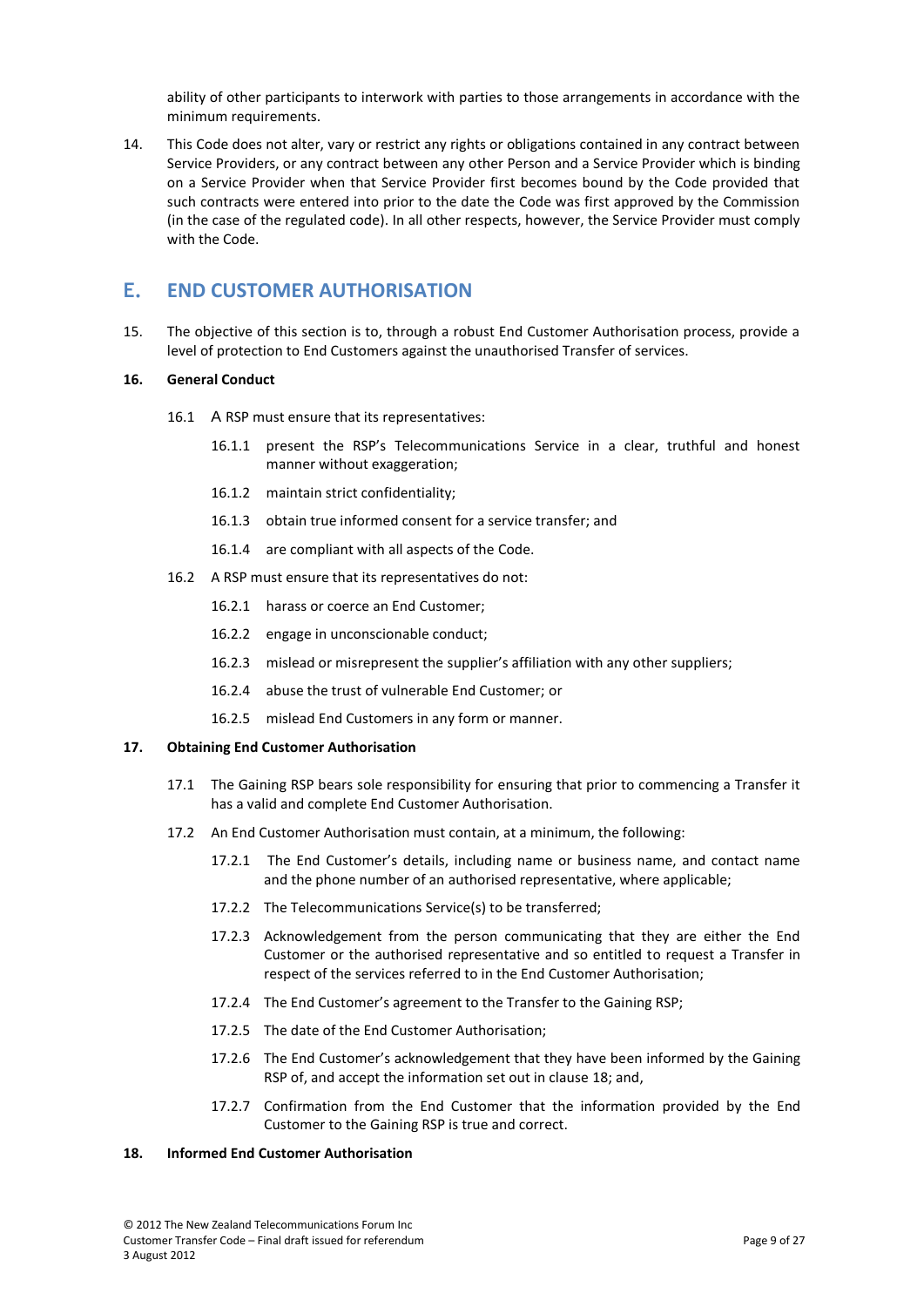- 18.1 In the process of obtaining the End Customer Authorisation, a Gaining RSP must inform the End Customer:
	- 18.1.1 That the End Customer is Transferring a Telecommunications Service(s) from their existing RSP to the Gaining RSP;
	- 18.1.2 That the End Customer might continue to have outstanding obligations to the Losing RSP and it is the End Customer's responsibility to check the terms and conditions of its existing contracts relating to the services being Transferred;
	- 18.1.3 Any terms and conditions, contractual obligations and the costs associated with the Transfer, and where the End Customer may find the full terms and conditions;
	- 18.1.4 That by Transferring the End Customer's Telecommunications Services:
		- a) The Telecommunications Service(s) associated with each USI transferred might be disconnected from the ANP, Losing ASW or Losing RSP and might result in finalisation of the End Customer's account for that service(s); and
		- b) There may be services that might not be able to be supported by the Gaining ANP, ASW or Gaining RSP (if applicable).
- <span id="page-9-0"></span>18.2 In the process of obtaining End Customer Authorisation, a Gaining RSP must not inform the End Customer that:
	- 18.2.1 The Gaining RSP will cancel the End Customer's account and billing with the Losing RSP; and/or,
	- 18.2.2 The End Customer does not have to do anything.

#### <span id="page-9-2"></span>**19. End Customer Authorisation validity period**

- 19.1 Unless agreed otherwise with an End Customer, to be valid, an End Customer Authorisation is effective only for one Transfer Request and the Transfer Request must be made within sixty (60) days of the date of the End Customer Authorisation.
- <span id="page-9-3"></span>19.2 A Losing RSP or End Customer may request a copy of the End Customer Authorisation, provided such request is made within twelve (12) months of the completion of the Transfer. The Gaining RSP must provide a copy of the relevant End Customer Authorisation to the requestor within five (5) Business Days, for the purpose of resolving an End Customer complaint.
- <span id="page-9-5"></span><span id="page-9-1"></span>19.3 The Gaining RSP must retain all End Customer Authorisations for a period that allows them to meet their obligations in [19.2.](#page-9-3)

# **F. CATEGORY OF TRANSFER**

- 20. The objective of this section is to set out the need to classify the different types of Transfer as the processes differ.
- <span id="page-9-4"></span>21. The Gaining RSP must initially nominate a category to be used to Transfer an End Customer's Telecommunication Services. These categories are:
	- 21.1 Simple Transfer; or
	- 21.2 Complex Transfer.
- 22. There is no need for an extra formal notification from the Gaining RSP to the Losing RSP in the advent of a Simple Transfer, as it will be clear from the Validation Request sent as per clause [26.](#page-10-5)
- 23. If the Losing RSP disagrees with the category of the Transfer nominated, the Gaining RSP and Losing RSP will endeavour to resolve this disagreement in good faith. If the Gaining RSP and Losing RSP cannot resolve such disagreement within ten (10) days, that Transfer shall be treated as a Complex **Transfer**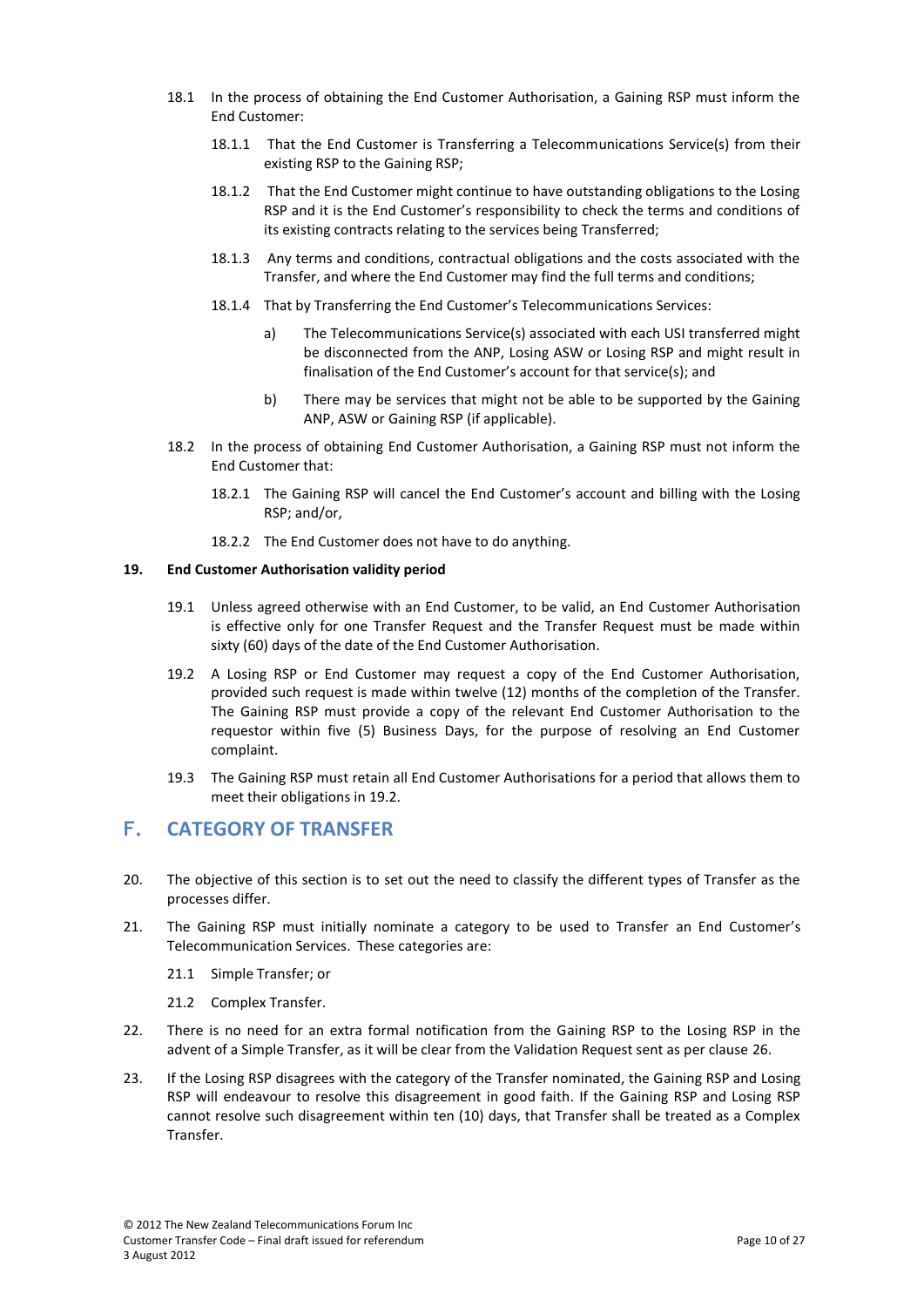# <span id="page-10-4"></span><span id="page-10-0"></span>**G. VALIDATION BETWEEN RETAIL SERVICE PROVIDERS FOR SIMPLE TRANSFERS**

- 24. The objective of this section is to ensure standard processes between the Losing RSP and the Gaining RSP when agreeing the Validation Request of Telecommunications Service(s) to perform a Simple Transfer.
- <span id="page-10-1"></span>25. This section G does not apply to the Transfer of Non-Code Access services or to Complex Transfers. The process for Complex Transfers is set out in section I.

## <span id="page-10-7"></span><span id="page-10-5"></span>**26. Validation Requests**

- 26.1 The Gaining RSP must provide to the Losing RSP the following information in a Validation Request:
	- 26.1.1 The Losing RSP Unique Service Identifier;
	- 26.1.2 The Losing RSP End Customer Account Number;
	- 26.1.3 The full and correct Losing RSP End Customer Account Name; and
	- 26.1.4 The Telecommunication Service(s) to be transferred.
- 26.2 If the Losing RSP is also the ANP then the Validation Request can be combined with the Transfer Request provided to the ANP in section [H](#page-10-6) below. For the avoidance of doubt clause [26.1](#page-10-7) will not apply.
- 26.3 Upon receipt of a Validation Request, it is recommended that the Losing RSP within one (1) Business Day, check the information contained in the Validation Request and either respond to the Gaining RSP confirming the details are correct; or respond with a Rejection Advice in accordance with clause [27.](#page-10-8)
- 26.4 Each Service Provider must provide the TCF with contact details for appropriate personnel, which may be a group or central email address, in relation to Validation Requests. The TCF shall maintain a contact list on the TCF's website a[t http://www.tcf.org.nz/ctcontacts.](http://www.tcf.org.nz/ctcontacts)
- <span id="page-10-2"></span>26.5 In addition each Service Provider must also provide a generic, organisation group email address for the receipt of Validation Requests e.g. [Customer.transfer@rsp.co.nz.](mailto:Customer.transfer@rsp.co.nz)

#### <span id="page-10-9"></span><span id="page-10-8"></span>**27. Rejection Advice**

- 27.1 The Losing RSP has one (1) Business Day from the receipt of the Validation Request above to advise, in a verifiable format, the Gaining RSP that the Losing RSP believes, on reasonable grounds, that the Transfer would be an Invalid Transfer. The Losing RSP must, at the same time, provide all the reasons for the rejection as defined in Annex 1.
- 27.2 Upon receipt of a rejection of a Validation Request in accordance with clause [27.1,](#page-10-9) the Gaining RSP may follow up with the End Customer and submit another Validation Request to the Losing RSP as per clause [26.1.](#page-10-7)
- <span id="page-10-3"></span>27.3 Where the Losing RSP does not advise the Gaining RSP within one (1) Business Day that the Transfer would be Invalid, the Gaining RSP may send the Transfer Request to the next person in the Supply Chain (either; the Gaining VW, ASW, or ANP) as per the requirements in section [H.](#page-10-6)

# <span id="page-10-6"></span>**H. PROCESSING OF SIMPLE TRANSFER REQUESTS**

- 28. The objective of this section is to ensure standard processes between the various Service Providers in the Supply Chain when processing Transfer Requests for a Simple Transfer and notifying other parties of Transfer Request completion.
- 29. This section H does not apply to Complex Transfers. The process for Complex Transfers is set out in section I.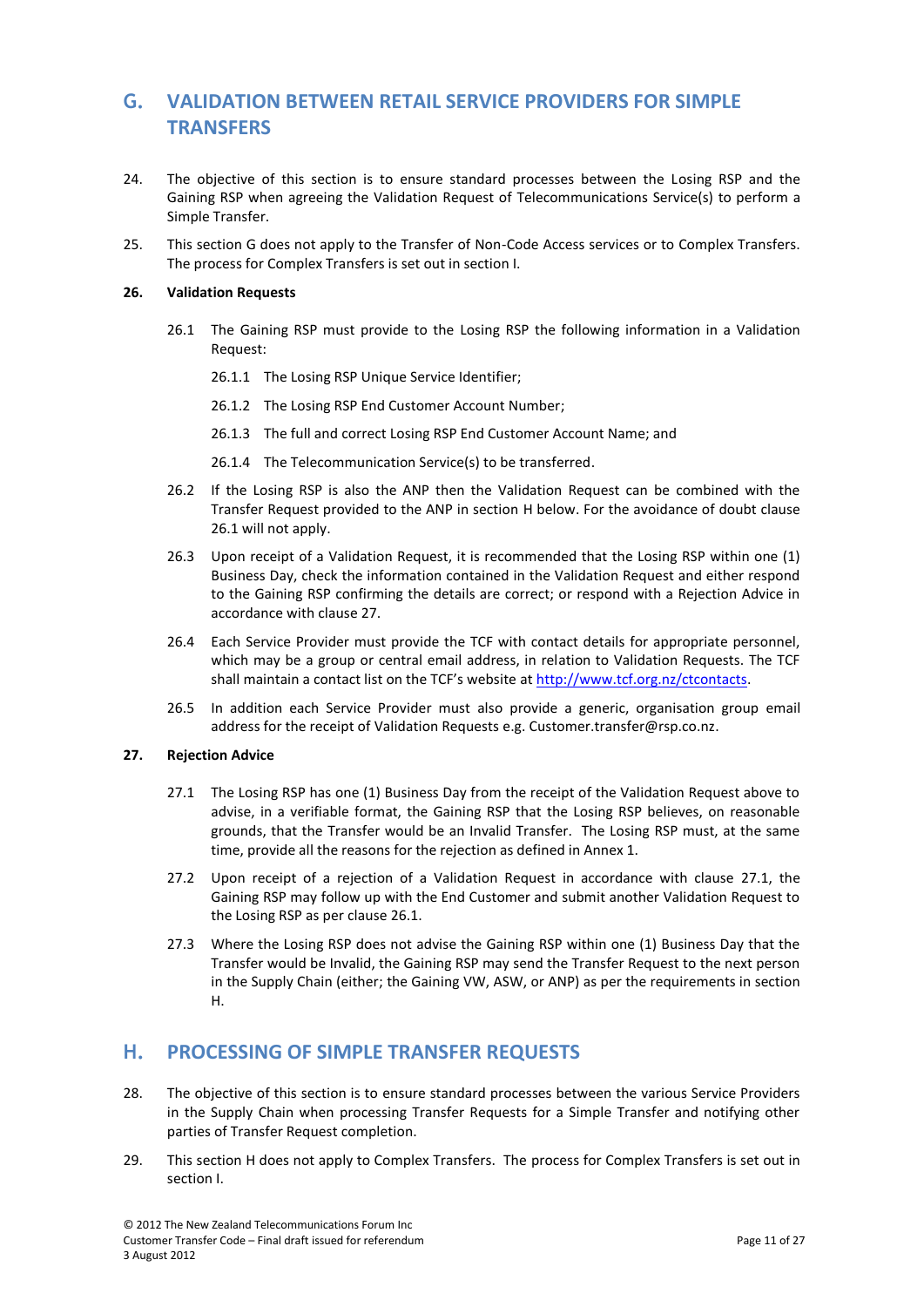### <span id="page-11-4"></span><span id="page-11-0"></span>**30. Gaining RSP to initiate Transfer Request within own Supply Chain**

- 30.1 The Gaining RSP must provide to the Gaining VW, ASW, or ANP (dependent on how the End Customer's Supply Chain is structured), the necessary information to process the Transfer Request, as covered in Bilateral Agreements.
- 30.2 If the information to initiate the Transfer Request is provided by the Gaining RSP directly to the Gaining ANP, and the Gaining ANP was not previously involved in the Supply Chain, the Gaining RSP must also provide to the Gaining ANP the necessary information to set up a new End Customer on the Gaining ANP's network, as covered in Bilateral Agreements, within one (1) Business Day.
- 30.3 The Party that has been provided the information in clause [30.1](#page-11-4) (the Gaining VW, ASW or ANP) has two (2) Business Days from the receipt of the Transfer Request to advise, in a verifiable format, the Gaining RSP that they believe on reasonable grounds that there is an error with the Transfer Request. The rejecting party must provide a reason for the rejection as covered in Bilateral Agreements.
- <span id="page-11-1"></span>30.4 The Gaining RSP can re-submit the Transfer Request once the Gaining RSP believes the reason for the rejection is no longer applicable.

## <span id="page-11-5"></span>**31. Gaining VW or ASW to process Transfer Request where required**

- 31.1 If the information to initiate the Transfer in clause [30.1](#page-11-4) above did not go directly to the ANP from the Gaining RSP, then the party that the Gaining RSP provided the information to (either the Gaining VW or the Gaining ASW, dependent on the parties present in the End Customer's Supply Chain), must provide to the next party in the Supply Chain (either the Gaining ASW or the Gaining ANP) the necessary information to process the Transfer Request, as covered in Bilateral Agreements.
- 31.2 The Party that has been provided the information in accordance with clause [31.1](#page-11-5) (either the Gaining ASW or the Gaining ANP) has two (2) Business Days from the receipt of the Transfer Request to advise, in a verifiable format, that they believe on reasonable grounds that there is an error with the Transfer Request. A reason for the rejection as set out in Bilateral Agreements must be provided.
- <span id="page-11-2"></span>31.3 The Gaining VW or ASW can re-submit the Transfer Request once they believe the reason for the rejection is no longer applicable.

## <span id="page-11-6"></span>**32. Processing of the Transfer Request by the ANP**

- 32.1 If the information for the processing of the Transfer Request in accordance with clause [31.1](#page-11-5) went to the Gaining ASW, then the Gaining ASW must provide to the ANP the necessary information to process the Transfer Request, as covered in Bilateral Agreements.
- <span id="page-11-7"></span>32.2 If the Gaining ANP was not previously involved in the Supply Chain, the Gaining ASW must also provide to the Gaining ANP the necessary information to set up a new End Customer on the Gaining ANP's network, as covered in Bilateral Agreements.
- 32.3 The ANP has two (2) Business Days from the receipt of the Transfer Request under clause [32.1](#page-11-6) and/or [32.2](#page-11-7) to advise, in a verifiable format, that they believe on reasonable grounds that there is an error with the Transfer Request. A reason for the rejection as set out in Bilateral Agreements must be provided.
- 32.4 For the avoidance of doubt, where the ASW remains the same, the ANP is not involved in the Transfer.
- <span id="page-11-3"></span>32.5 Where the Gaining ASW is the Gaining ANP and/or the Losing ASW is the Losing ANP, then the requirements contained in clauses [32.1](#page-11-6) and/or [32.2](#page-11-7) are not required.
- 32.6 If there is a change of ANP that includes porting of a telephone number LMNP regulation applies and is deemed out of scope as per claus[e 6.3](#page-6-4) of this Code.

# <span id="page-11-8"></span>**33. Notifications to and from Gaining Parties**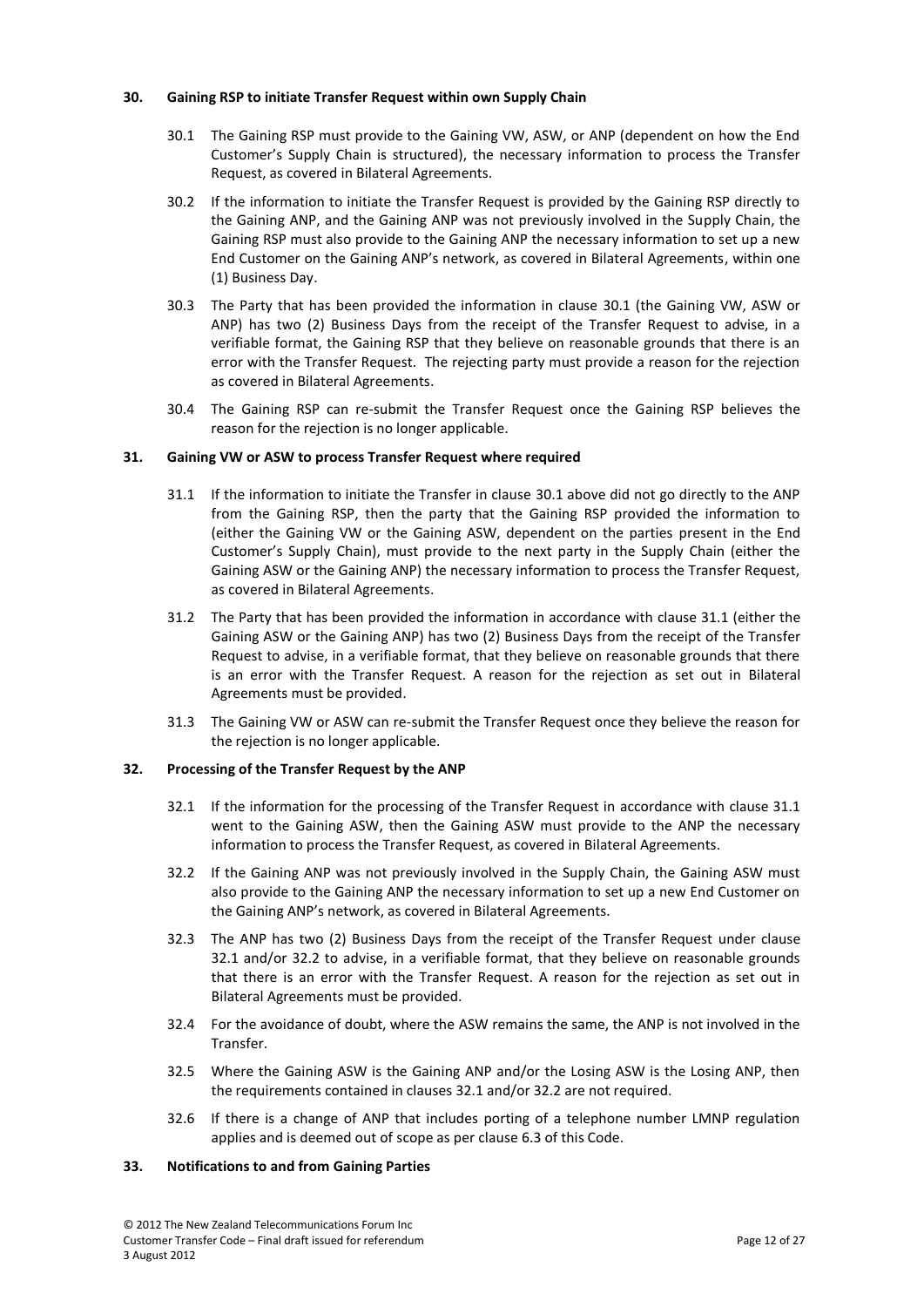- 33.1 Each Gaining Party in the End Customer's Supply Chain will be responsible for notifying their Customer upon Transfer completion within one (1) Business Day upon receipt of relevant information:
	- 33.1.1 That the Transfer was successful; and
	- 33.1.2 The Effective Date of the Transfer.

For example, dependent on the parties involved in the End Customer's Supply Chain, the Gaining ANP will notify the Gaining ASW, the Gaining ASW will notify the Gaining VW, and the Gaining VW will notify the Gaining RSP.

<span id="page-12-0"></span>33.2 Where the ASW remains the same, the ANP will not be involved in the Transfer and therefore will have no parties to notify; and where the VW stays the same, the ASW will have no parties to notify.

## <span id="page-12-3"></span>**34. Notifications to Losing Parties**

- 34.1 Each Losing Party in the End Customer's Supply Chain will be responsible for notifying the Party that they purchase the relevant services from (i.e. the next Party up the Supply Chain) upon Transfer completion within one (1) Business Day:
	- 34.1.1 The Unique Service Identifier;
	- 34.1.2 That the Transfer was successful; and
	- 34.1.3 The Effective Date of the Transfer.

For example, dependent on the parties involved in the End Customer's Supply Chain, the Losing RSP will notify the Losing VW, the Losing VW will notify the Losing ASW, and the Losing ASW will notify the ANP.

<span id="page-12-1"></span>34.2 Where the ASW remains the same, the ANP will not be involved in the Transfer; and where the VW stays the same, the ASW will have no parties to notify.

# <span id="page-12-7"></span><span id="page-12-2"></span>**35. Storage of Notifications**

All parties must keep the Notifications sent and received in clauses [33](#page-11-8) an[d 34](#page-12-3) for twelve (12) months.

# **I. COMPLEX TRANSFERS**

- 36. The objective of this section is to set out the specific arrangements to apply in relation to Complex Transfers. This section does not apply to Simple Transfers.
- <span id="page-12-6"></span>37. Where the Gaining RSP advises the Losing RSP pursuant to clause [21](#page-9-4) that a Transfer is a Complex Transfer, the Gaining RSP and Losing RSP must co-operate to the extent required to permit compliance with the Customer's requirements.
- <span id="page-12-4"></span>38. Complex Transfers require a specific project plan to be developed between the Gaining RSP, Losing RSP and other parties in the Supply Chain when processing Transfer Requests.
- <span id="page-12-5"></span>39. The processes applied:
	- 39.1 between the Losing RSP and the Gaining RSP when agreeing the Validation Request of Service(s) to perform a Complex Transfer;
	- 39.2 between the Gaining RSP, Losing RSP and all other parties involved in the Supply Chain for that End Customer, as required, when processing Transfer Requests for a Complex Transfer; and
	- 39.3 when notifying other parties of the completion of the Complex Transfer Request;

will give the End Customer at least as much protection as applies to Simple Transfers under this Code and will be set out in Bilateral Agreements.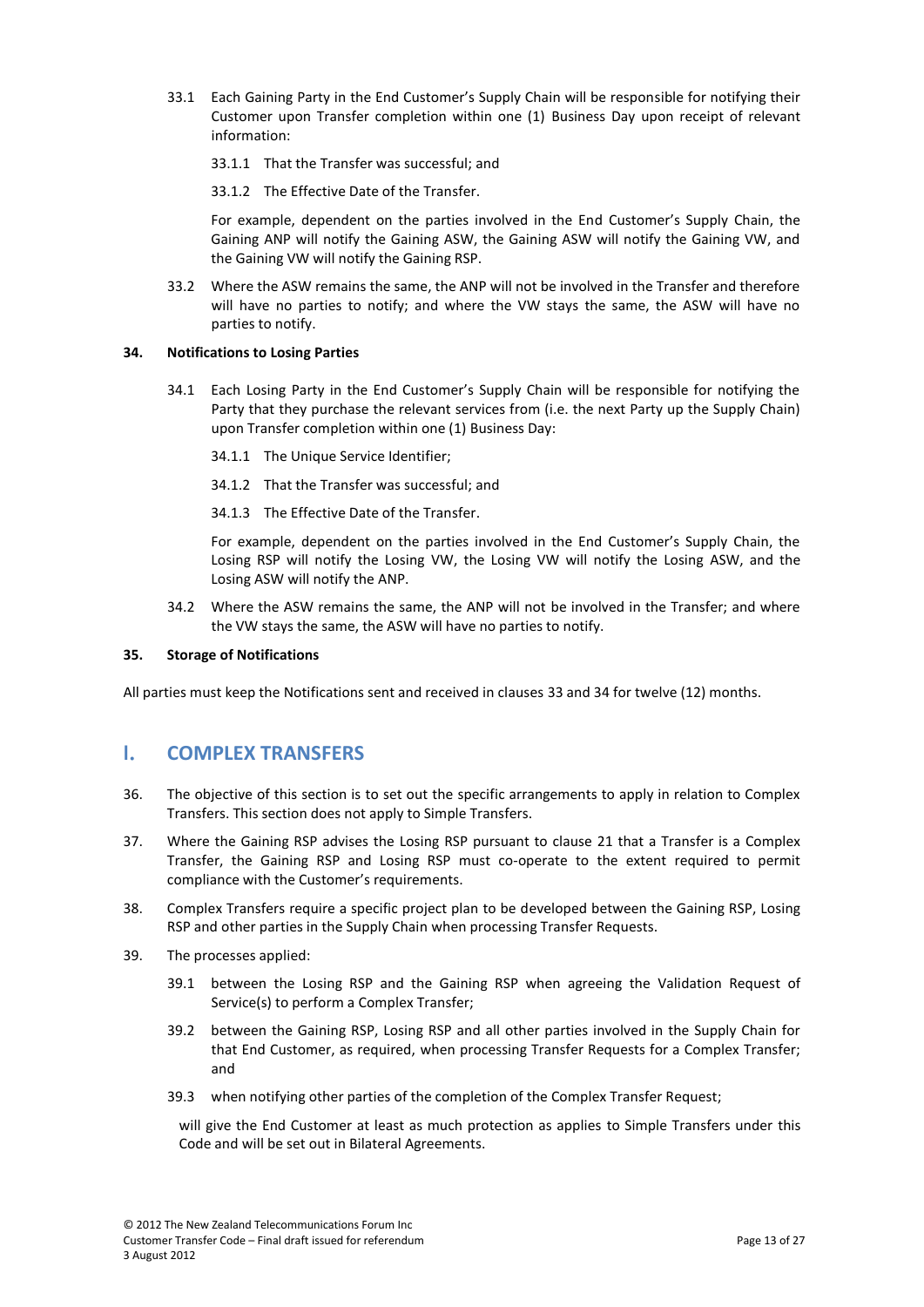<span id="page-13-0"></span>40. The provisions in the Bilateral Agreements referred to in clauses [38](#page-12-4) and [39](#page-12-5) must enable the Losing RSP's and Gaining RSP's compliance with clause [37](#page-12-6) of this Code.

# **J. APPROPRIATE END CUSTOMER CONTACT AND ACCESS TO AND USE OF INFORMATION**

<span id="page-13-1"></span>41. The objective of this section is to facilitate best practice in terms of Retail Service Provider etiquette and how Customer information is accessed and used.

## **42. Privacy and Use of Information**

- 42.1 Information relating to Customer Transfer will be kept confidential at all times by the Parties to the Code except as set out in this clause or as required by law. Information provided as part of the Transfer process can only be used or disclosed for the purpose of Customer Transfers, in association with the delivery of Telecommunications Services, and for End Customer and network fault management and complaint handling. Information provided in the Transfer Process must not be used for any other purpose (including win-back and marketing purposes).
- 42.2 Any Service Provider that receives any type of information relating to the Transfer of an End Customer, may only use or disclose such information in accordance with Privacy Act 1993, the Telecommunications Information Privacy Code 2003, and any Bilateral Agreement in place between the parties.
- <span id="page-13-2"></span>42.3 Notwithstanding clause [12](#page-7-4) of this Code, if there is any inconsistency between this Code, the Privacy Act 1993, and the Telecommunications Information Privacy Code 2003, the Privacy Act and the Telecommunications Information Privacy Code prevail.

## <span id="page-13-4"></span>**43. Contact with the End Customer**

- 43.1 No Party to this Code will undertake telemarketing, direct mail marketing, face to face marketing or other marketing activities specifically targeted at the relevant End Customer where those activities are based on, and are in direct response to, the Losing RSP receiving a Validation Request or the VW, ASW or ANP receiving a Transfer Request.
- 43.2 The ANP, ASW or VW may contact the End Customer about any processing/technical issues but may not use this opportunity to attempt to win the End Customer back or refer the End Customer to any other personnel within their organisation that engages in retail sales activity.
- 43.3 The Losing RSP may contact the End Customer if the Losing RSP becomes aware that the functions of the End Customer's current Telecommunications Service(s), or those Telecommunications Service(s) that remain with the Losing RSP following the Transfer, will fail if a Transfer proceeds, and only then to inform the End Customer of the functional implications of the Transfer. Contact with the End Customer is not intended to be misused by RSPs where they attempt specifically to prevent or delay a Transfer.
- 43.4 The Losing RSP may also contact the End Customer to confirm any outstanding obligations that that End Customer has to the Losing RSP under the terms and conditions of their existing contracts with the Losing RSP for the provision of the Telecommunications Service(s) being transferred, and only then to inform the End Customer of the commercial implications of the Transfer.
- <span id="page-13-3"></span>43.5 For the avoidance of doubt nothing in clause [43.1](#page-13-4) will prevent the Losing RSP from undertaking marketing activities, which are based on or utilise retail billing or End Customer information generated within the Losing RSP.
- 43.6 For the avoidance of doubt, the Gaining RSP may contact the End Customer at any time.

## **44. End Customer Initiated contact**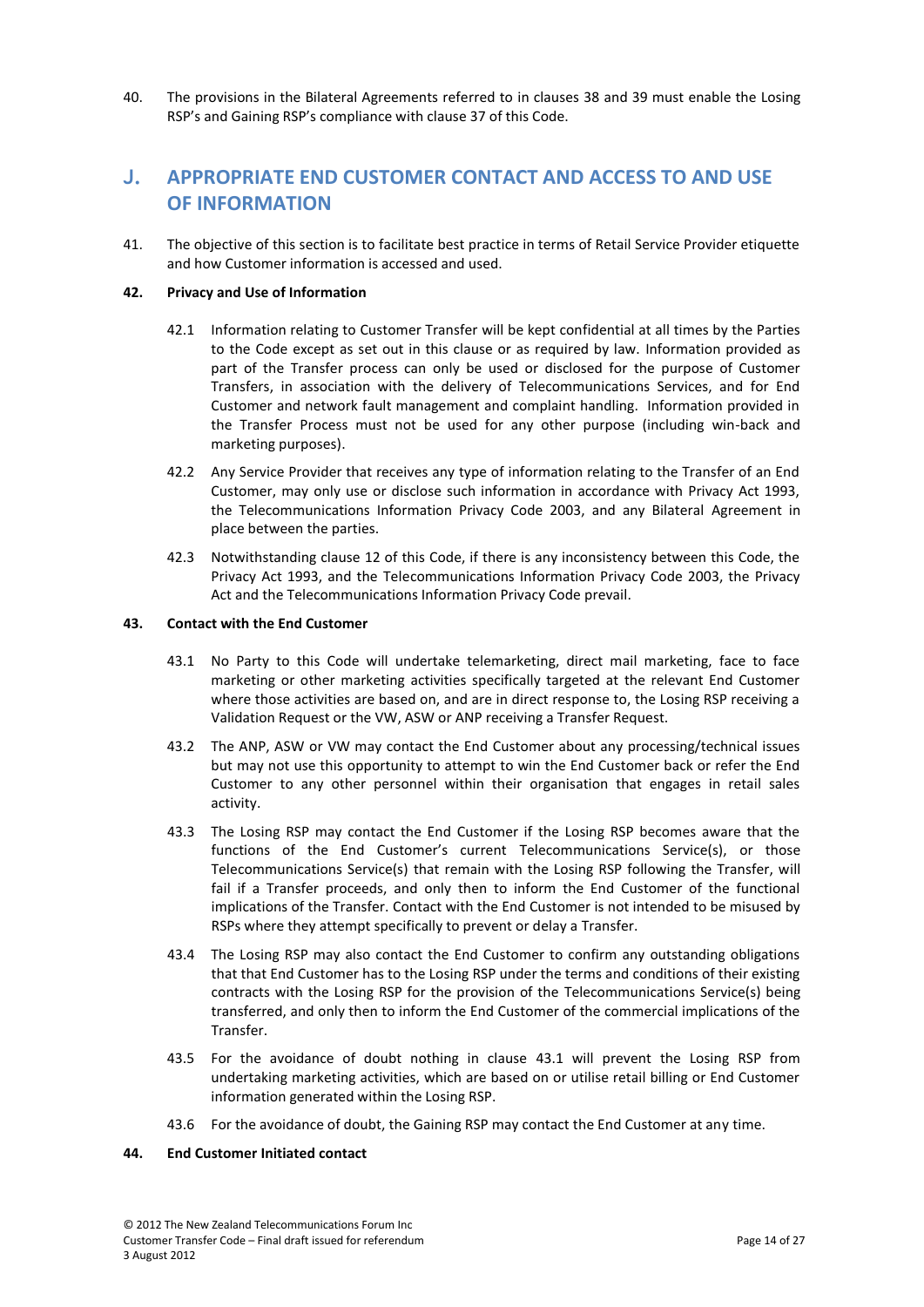- 44.1 If the End Customer contacts the Gaining RSP or the Losing RSP, there are no restrictions on the communication that either RSP can have with the End Customer. However, if the End Customer has a complaint, then the RSP must comply with the provisions of the TCF Customer Complaints Code.
- <span id="page-14-0"></span>44.2 If the End Customer contacts the VW, ASW, or ANP about the Transfer, and if none of these parties is the Gaining RSP, then the End Customer must be referred back to the Gaining RSP.

## <span id="page-14-4"></span>**45. Conduct of Parties to this Code**

When interacting with any End Customer:

- 45.1 All Parties and their representatives will act in a professional and courteous manner;
- 45.2 No Party may make any comment or statement about any other Party that would or may be likely to bring the other Party's reputation into disrepute, particularly where that Party does not know the complete facts to the situation (for instance when there has been an Invalid Transfer);
- 45.3 Parties must ensure that their representatives, if referring to another Party's Telecommunications Service(s):
	- 45.3.1 Do not mislead End Customers in any form or manner or engage in any conduct that is likely to mislead;
	- 45.3.2 Refer only to comparisons that are relevant to the Transfer being made or attempted.
- <span id="page-14-1"></span>45.4 Parties must ensure that their representatives do not:
	- 45.4.1 Harass or coerce an End Customer; or
	- 45.4.2 Engage in unconscionable conduct.

# **K. COMMUNICATION BETWEEN SERVICE PROVIDERS**

- 46. For a Complex Customer Transfer, or where additional information is required beyond the information already supplied during the End Customer Authorisation process; the Gaining RSP can request assistance from the Losing RSP for any given Transfer.
- 47. Each RSP will have a published contact point as per the Transfer Notifications section (e.g. [customer.transfer@serviceprovider.co.nz\)](file://Onzldc/Documents%20and%20Settings/jackiec/AppData/Local/Microsoft/Windows/Temporary%20Internet%20Files/Content.Outlook/EDKBE3E4/customer.transfer@serviceprovider.co.nz). Where email is used, the email should have a standardised subject line commencing with "Assistance Required".
- 48. The Losing RSP must respond within one (1) Business Day of the Communication being received, either with the requested information or by initiation of collaborative working as appropriate.
- <span id="page-14-2"></span>49. If the Losing RSP finds they are being asked to provide excessive assistance to a Gaining RSP, and have been unable to resolve the matter directly then they may use the Compliance procedures outlined in Section [D.](#page-7-5)

# **L. CUSTOMER BILLING**

<span id="page-14-3"></span>50. The objective of this section is to achieve a seamless billing changeover for the End Customer for the Telecommunications Services that are being transferred. Each Service Provider must provide the TCF with contact details for appropriate personnel in relation to requests relating to billing handover. The TCF shall maintain a contact list of these personnel on the TCF's website at http://www.tcf.org.nz/ctcontacts.

#### **51. No Change in ANP**

- 51.1 When the Transfer does not involve a change in network:
	- 51.1.1 The Gaining RSP should not commence billing the End Customer for the Transferred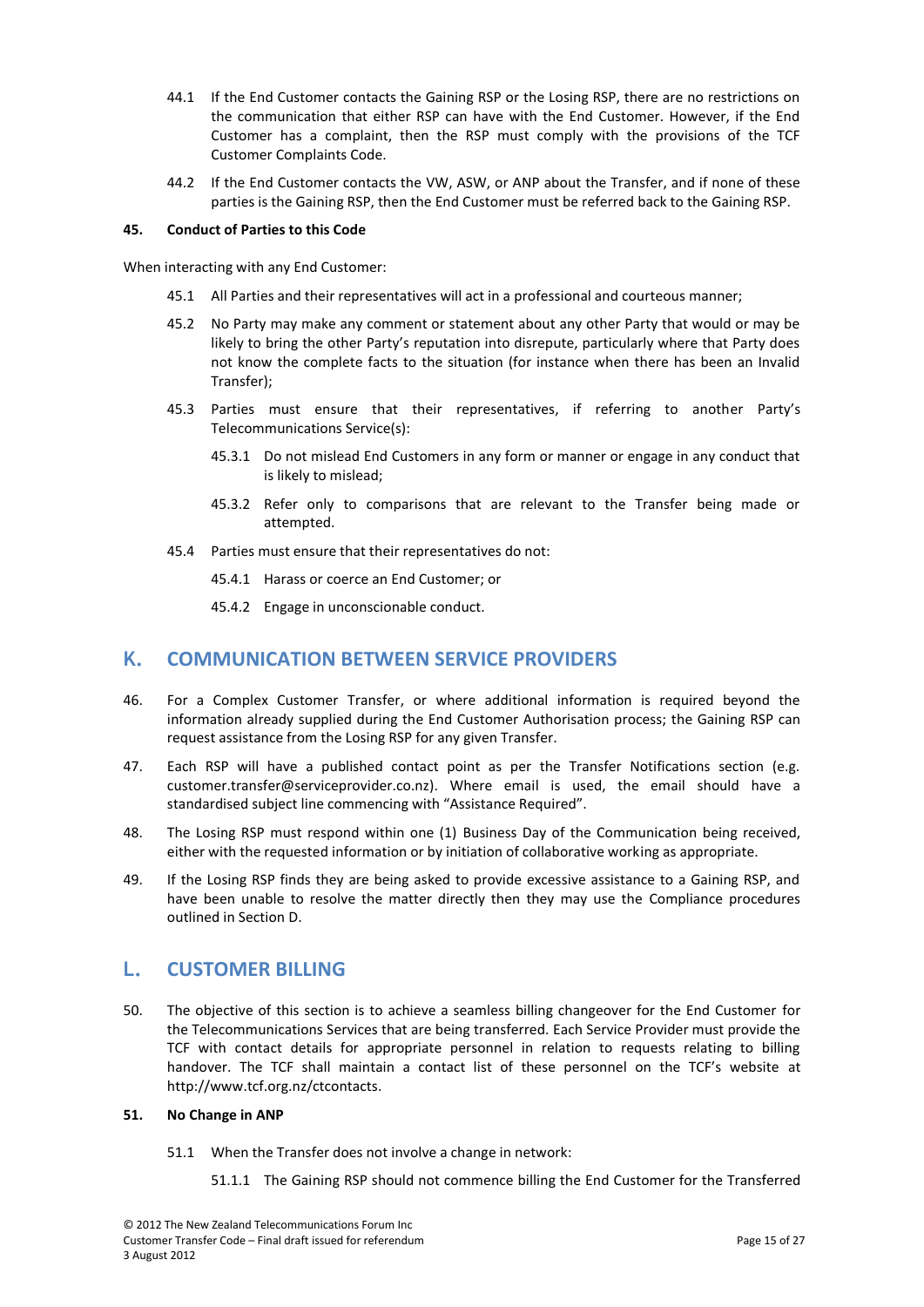Telecommunications Services until it receives the notification in accordance with clause [33](#page-11-8) (in the case of Simple Transfers) and the notification set out in the Bilateral Agreement (in the case of Complex Transfers) with an Effective Date of Transfer from the ASW; and,

- 51.1.2 The Losing RSP should not stop billing the End Customer for the Transferred Telecommunications Services until it receives the Notification in accordance with clause [34](#page-12-3) (in the case of Simple Transfers) and the notification set out in the Bilateral Agreement (in the case of Complex Transfers) with an Effective Date of Transfer from the Gaining RSP, unless the Losing RSP's contract with the End Customer deems otherwise.
- 51.2 In the case where there is a change in ASW:
	- 51.2.1 The Gaining RSP should not commence billing the End Customer for the Transferred Telecommunications Services until it receives the Notification in accordance with clause [33](#page-11-8) (in the case of Simple Transfers) and the notification set out in the Bilateral Agreement (in the case of Complex Transfers) to the Losing RSP; and,
	- 51.2.2 The Losing RSP should not stop billing the End Customer for the Transferred Telecommunications Services until it receives the Notification in accordance with clause [34](#page-12-3) (in the case of Simple Transfers) and the notification set out in the Bilateral Agreement (in the case of Complex Transfers) from the Gaining RSP unless the Losing RSP's contract with the End Customer deems otherwise.

## <span id="page-15-0"></span>**52. When the Transfer involves a change in ANP**

- 52.1 The Gaining RSP should not commence billing the End Customer for the Transferred Telecommunications Services until it has received the Notification in accordance with clause [33;](#page-11-8) and,
- 52.2 The Losing RSP should not stop billing the End Customer for the Transferred Telecommunications Services until it receives the Notification in accordance with clause [34.](#page-12-3)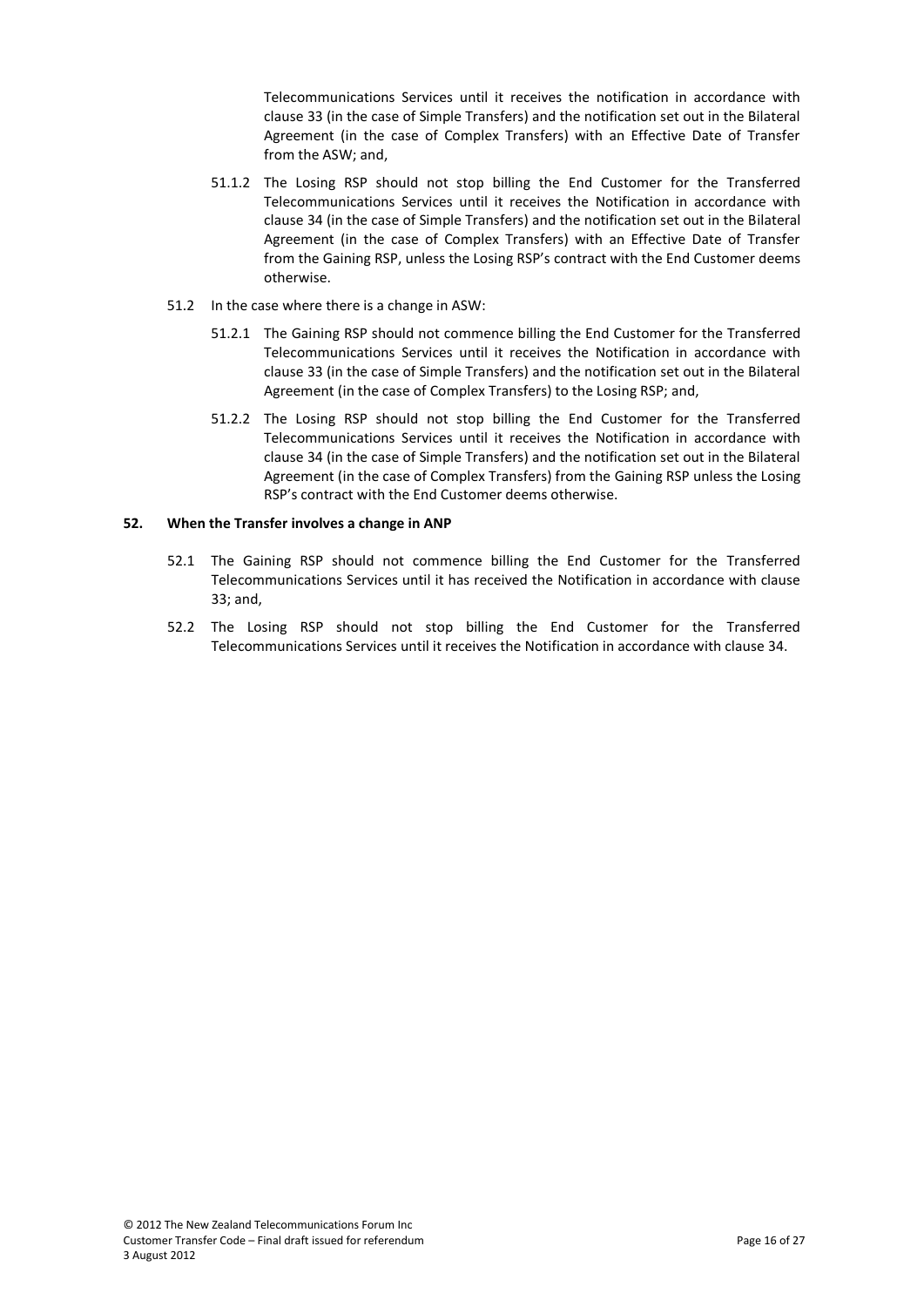# <span id="page-16-0"></span>**M. FAULT REPORTING/RESOLUTION AT TIME OF TRANSFER**

- <span id="page-16-1"></span>53. The objective of this section is to ensure that the resolution of End Customer faults around the time of Transfer is as smooth and efficient as possible:
	- 53.1 Service Providers must ensure that their fault personnel are aware of clause [45.](#page-14-4)
	- 53.2 Each Service Provider must provide the TCF with contact details for appropriate personnel in relation to faults and faults escalation. The TCF shall maintain a contact list of these personnel on the TCF's website.

# **54. Fault resolution during Transfer**

- 54.1 During the period that the End Customer's service is being Transferred to the Gaining RSP:
	- 54.1.1 the Losing RSP is responsible for coordinating any fault resolution in relation to the End Customer's Telecommunications Service until the Effective Date of the Transfer.
	- 54.1.2 Both the Losing RSP and Gaining RSP need to deal with all faults reporting and resolution procedures in their End Customer contracts along with service level commitments.
	- 54.1.3 After the Effective Date of the Transfer, then the Gaining RSP must log the fault and attempt to resolve it.
	- 54.1.4 If the End Customer contacts the Losing RSP before the Effective Date of the Transfer and:
		- a) The ASW underlying network is not changing, the Losing RSP must log the fault and attempt to resolve it; and keep the Gaining RSP informed as to the progress being made on this fault; or,
		- b) The End Customer is involved in a Transfer where the ASW or ANP is changing and the fault occurs after the Effective Date of the Transfer, the Losing RSP must refer the End Customer to the Gaining RSP for resolution.

## <span id="page-16-2"></span>**55. Fault resolution once Transfer is complete**

- 55.1 Once the Transfer is complete (for the avoidance of doubt this is when a notification has been received by the Gaining RSP in accordance with clause [33](#page-11-8) in the case of Simple Transfers or the Bilateral Agreement in the case of Complex Transfers):
	- 55.1.1 the Gaining RSP will communicate with the End Customer and provide relevant information on how to lodge a fault now that they have been transferred to the Gaining RSP; and
	- 55.1.2 the Losing RSP must provide upon request from the Gaining RSP information on any outstanding faults of relevance in relation to the End Customer to the Gaining RSP.

# <span id="page-16-4"></span><span id="page-16-3"></span>**N. ADDRESSING AND REVERSING INVALID TRANSFER**

- 56. The objective of this section is to ensure that if an End Customer's Telecommunications Service(s) are invalidly transferred between Retail Service Providers that the situation is quickly rectified so that the End Customer is not disadvantaged in any way.
- 57. Invalid Transfer occurs when:
	- 57.1 There is a processing error (for example, the Telecommunications Services of an End Customer are mistakenly Transferred); or
	- 57.2 There is an invalid End Customer Authorisation.
- 58. If the Gaining RSP is able to provide proof of End Customer Authorisation for the Transfer, then it is considered a valid Transfer for reporting and monitoring purposes.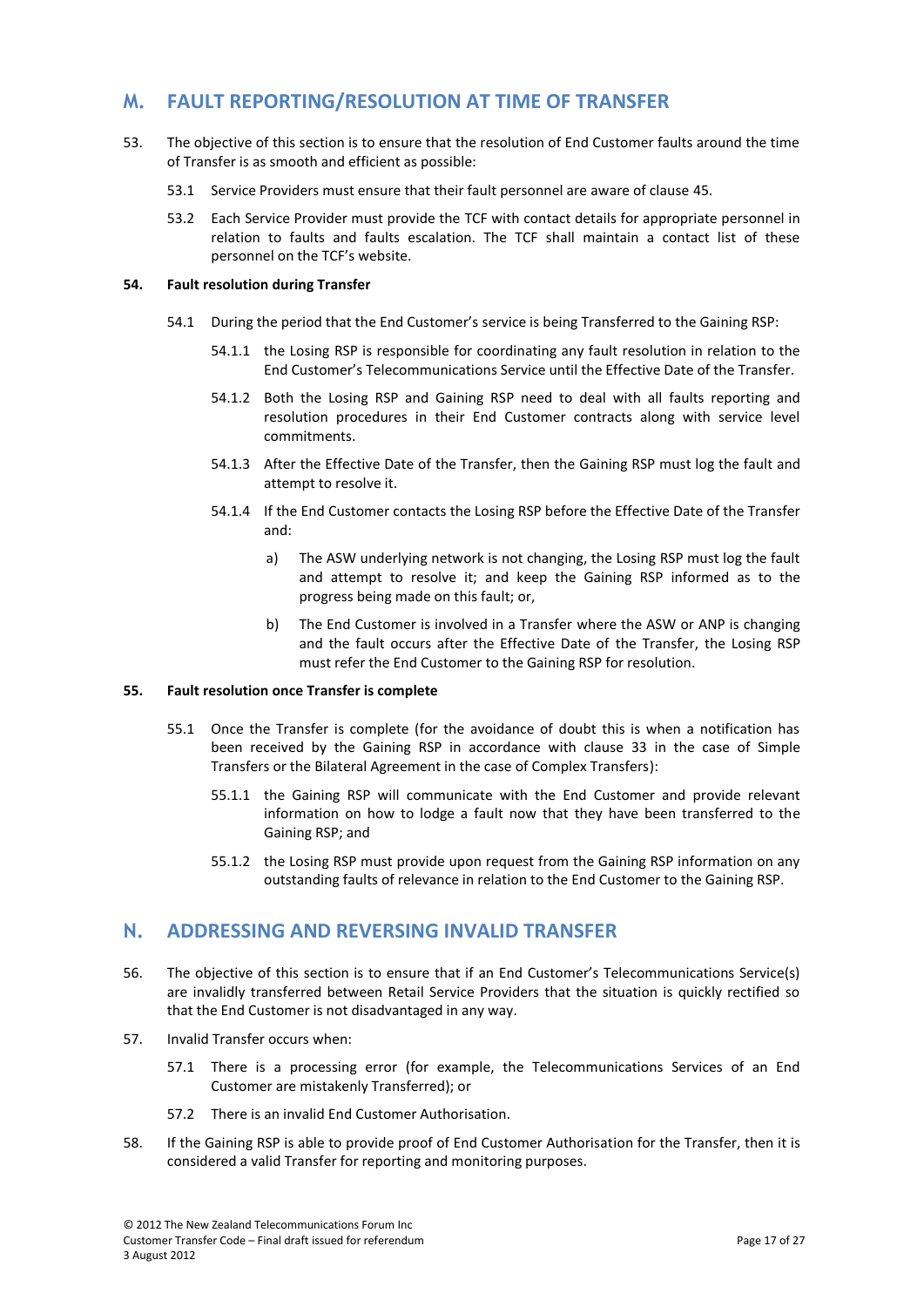#### <span id="page-17-0"></span>**59. Identification of Invalid Transfer**

- 59.1 An invalid Transfer can be identified at any stage of the Transfer process where the Transfer is unable to be cancelled by any relevant Party, including scenarios where:
	- 59.1.1 The End Customer highlights service issues that may substantiate an Invalid Transfer (e.g. they receive billing from a RSP other than their perceived RSP);
	- 59.1.2 Upon receipt of a Validation Request, the current RSP (the potential Losing RSP) has doubts based on reasonable grounds regarding its validity;
	- 59.1.3 The Gaining RSP establishes that the Transfer is invalid after submission of the Transfer Request. This may include such scenarios as transferring some or all relevant Telecommunications Services incorrectly.
- 59.2 All Parties must immediately raise the fact they may have detected an Invalid Transfer (regardless of their role, or even if they have no role, in the particular Transfer).
- 59.3 If the Party is notified of the Invalid Transfer by the End Customer, the End Customer should be referred to the RSP the End Customer wishes to be with.
- 59.4 If the Party that discovers the Invalid Transfer is the Gaining RSP, the Gaining RSP should advise the End Customer to contact the RSP the End Customer wishes to be with.
- 59.5 Where the End Customer does not wish to manage the Invalid Transfer to another RSP the current RSP shall notify the End Customer's desired RSP (as per the Validation process in Sectio[n G\)](#page-10-4) that the End Customer wishes to be with.
- 59.6 If the Party that discovers the Invalid Transfer is the Losing RSP, the Losing RSP shall request a copy of a valid End Customer Authorisation from the Gaining RSP as per clause [19.2.](#page-9-3) If the Gaining RSP cannot produce the valid End Customer Authorisation, the Losing RSP must arrange for the transfer to be reversed as per Section [N.](#page-16-4)
- 59.7 If the Party that discovers the Invalid Transfer is the VW, ASW or ANP, it must notify the Gaining RSP, if known, otherwise it must notify the next party up the Supply Chain until the Gaining RSP is notified. The Gaining RSP must then take action as per Section M.
- 60. If the End Customer contacts the Gaining RSP to which they have been Invalidly Transferred, or the VW, ASW or ANP, the End Customer must be referred to the RSP that the End Customer wishes to be with.
	- 60.1 If the End Customer decides to be with the Gaining RSP, the Gaining RSP should provide the Losing RSP with a copy of a valid End Customer Authorisation in line with Section [E.](#page-8-6)
	- 60.2 If the End Customer decides to be with the Losing RSP, Transfer reversal must be initiated without delay.
		- 60.2.1 To facilitate the Transfer reversal, the Losing RSP should place a service order to retrieve the services back from the Gaining RSP. If the End Customer has not received the first bill from the Gaining RSP containing the required Validation Request information, the Losing RSP must enter the order supplying the unique identifier (number) and the account name as presented on the Losing RSP bill prior to transfer. The Losing RSP must be able to provide valid End Customer Authorisation to the Gaining RSP.
		- 60.2.2 If any of the Parties involved in the Transfer reversal does not comply, steps to enforce compliance should be taken in line with Section [D](#page-7-5)**.**
		- 60.2.3 Where the End Customer does not wish to manage the Invalid Transfer to a RSP and the current RSP has been notified (as per clause [26.1\)](#page-10-7), inclusion of the necessary Losing RSP details to facilitate the Transfer to the End Customer's desired RSP is required.

#### <span id="page-17-1"></span>**61. Disputes regarding the allocation of costs incurred due to an Invalid Transfer**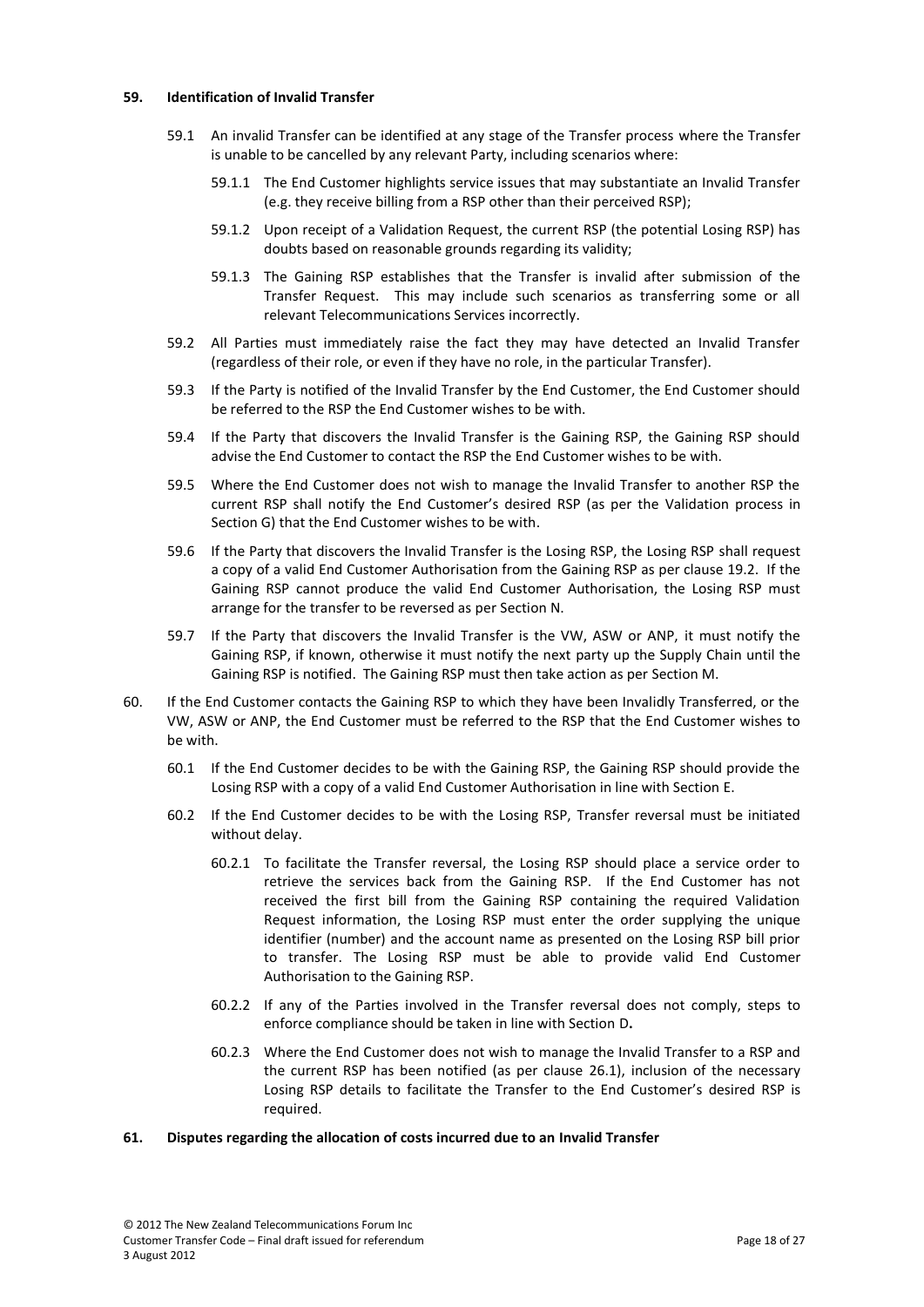- 61.1 Any dispute regarding the allocation of disconnection or reconnection costs incurred due to an Invalid Transfer should be referred:
	- 61.1.1 To the Telecommunications Dispute Resolution Service if the dispute is raised by the End Customer concerned, in accordance with the Customer Complaints Code.
	- 61.1.2 According to Section [P](#page-20-6) if the dispute is raised by any Party to this Code.

# <span id="page-18-3"></span><span id="page-18-0"></span>**O. MONITORING AND ENFORCEMENT OF OBLIGATIONS UNDER THE CODE**

- 62. Without limiting each Party's obligations under clause [19.3](#page-9-5) and [35,](#page-12-7) Parties to this Code must keep information they deem necessary to show their compliance with this Code, should it be required.
- <span id="page-18-4"></span>63. If any Party does not meet the obligations contained in this Code, the Enforcement Agency may issue that Party with a written:
	- 63.1 Caution notice of breach;
	- 63.2 Warning notice of breach; or
	- 63.3 Public censure notice.
- 64. The Enforcement Agency must consider the seriousness of the non-compliance of the Party, and the Party's past conduct with respect to compliance with its obligations under the Code when making a determination whether to issue a notice under clause [63.](#page-18-4) The Enforcement Agency must first issue a caution notice of breach and then a warning notice of breach to the Party in relation to the particular breach in question before making a determination to issue a public censure notice relating to the Party.
- <span id="page-18-1"></span>65. The Enforcement Agency will provide a copy of any caution notice of breach, warning notice of breach or public censure notice issued to all Parties to the Code and, at the same time, to the Commerce Commission. Parties to the Code who receive a copy of a caution notice of breach or warning notice of breach shall keep such notice confidential.

#### **66. Caution notice of breach**

- 66.1 The written caution notice of breach to the Party will include a request that one or more of the following actions be undertaken by that Party:
	- 66.1.1 rectification of the breach;
	- 66.1.2 specific corrective actions; and
	- 66.1.3 an internal review of the Party's state of compliance with the obligation.
- <span id="page-18-2"></span>66.2 The caution notice of breach will specify a timetable within which the action is required to be completed, with duration dependent upon the nature and complexity of the action. The Enforcement Agency will also seek confirmation from the Party of receipt of the caution notice of breach.

#### **67. Warning notice of breach**

- 67.1 The written warning notice of breach to a Party is a more severe version of the caution notice of breach, and may be appropriate for situations where the Party has failed to undertake voluntarily the actions requested by the caution notice of breach, within the timetable specified therein. The warning notice of breach to the Party will include an order that one or more of the following actions be undertaken by the Party:
	- 67.1.1 rectification of the breach;
	- 67.1.2 specific corrective actions;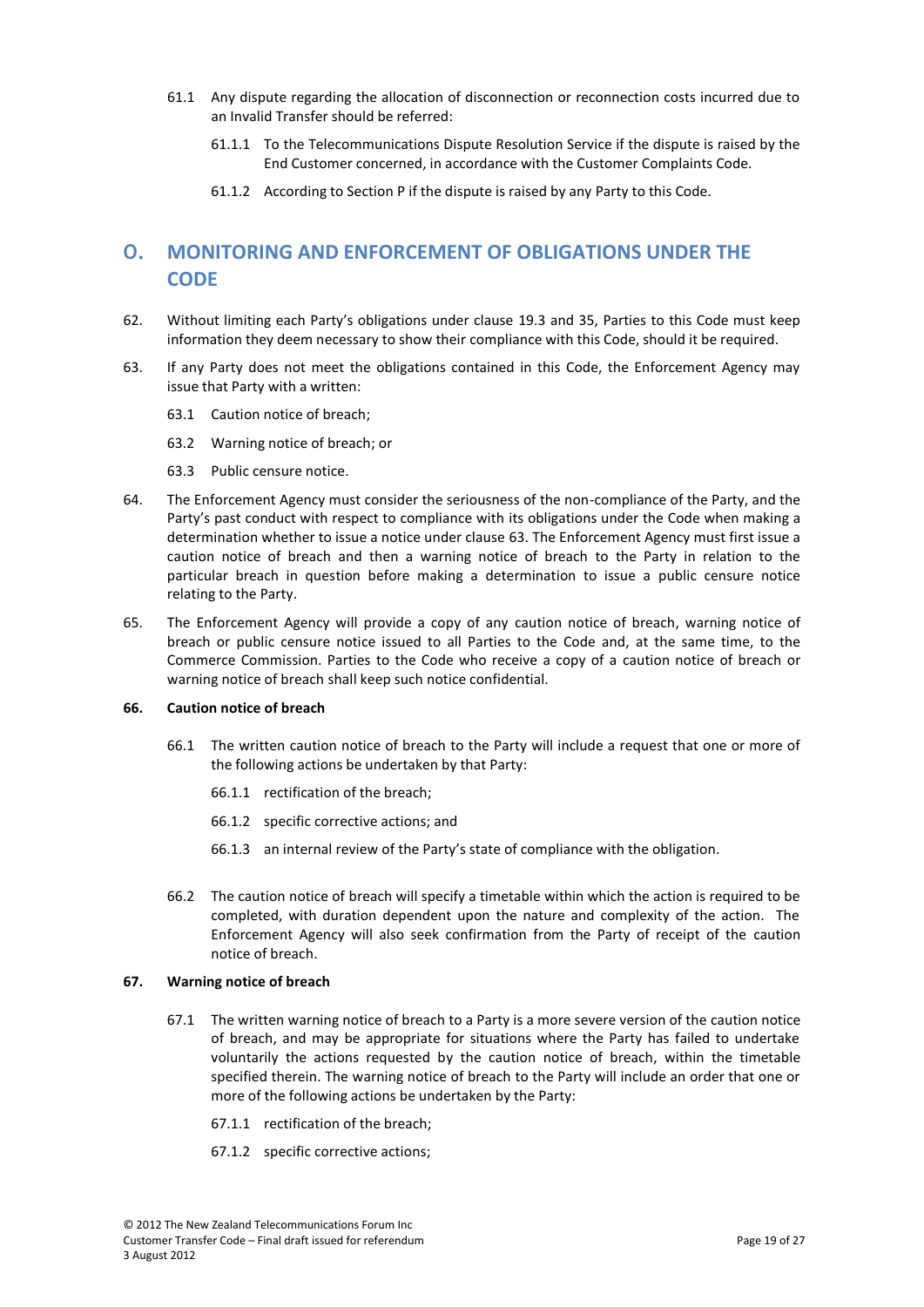- 67.1.3 arrange for an independent audit of its compliance procedures in relation to the Code's obligations. The auditor must be approved by and report to the Enforcement Agency on compliance with its obligations under the Code. The Party will be required to implement recommendations of the audit; and
- 67.1.4 that the Party conduct relevant education of its relevant staff to address knowledge inadequacies that may have led to the breach.
- <span id="page-19-0"></span>67.2 The warning notice of breach will nominate a timetable within which the action is required to be completed, and the steps needed to be taken by the Party to address the action required by the warning notice of breach, with duration dependent upon the nature and complexity of the action. The Enforcement Agency will also seek confirmation from the Party of receipt of the notice.

## **68. Public censure notice**

- 68.1 In the event of a refusal or failure on the part of the Party to undertake to the Enforcement Agency's satisfaction any actions required by a warning notice of breach within the timetable specified therein, the Party will promptly be formally advised by the Enforcement Agency that a public censure notice is to be prepared for widespread publication. The Party will be sent an advance copy of the intended public censure notice, which will:
	- 68.1.1 identify the Party by name;
	- 68.1.2 give details of the breach;
	- 68.1.3 list all requests/orders previously made of the Party;
	- 68.1.4 report on whether an independent audit has been ordered and, if so, state the results of the audit;
	- 68.1.5 state that at the date of publication, the requests of the Caution Notice(s) of Breach and the orders of the Warning Notice(s) of Breach have not been complied with;
	- 68.1.6 specify a final timetable by which any corrective action must be completed by the Party.
- 68.2 The Party will also be advised that publication of the public censure notice will not occur until a specified time period has elapsed from the date the advance copy of the public censure notice is sent, (the period of time is at the discretion of the Enforcement Agency). If the Enforcement Agency is fully satisfied that the Party has fully complied as ordered prior to the date the public censure notice is due to be published, then the public censure notice shall not be published.
- 68.3 If the public censure notice is proceeded with, it will be published in the New Zealand Gazette, the TCF's newsletter, and at the Enforcement Agency's discretion, may be published in any relevant industry newsletter or magazine, in the national newspapers or in Consumer bulletins.
- <span id="page-19-1"></span>68.4 If the audit report states that the Party has complied with the Code then:
	- 68.4.1 if the audit was undertaken due to a request from another Party to this Code, then the Audit Costs will be payable to the Enforcement Agency by that other Party and, upon receipt of payment of that sum, the Enforcement Agency will reimburse the Party its costs;
	- 68.4.2 if the audit was undertaken otherwise than due to a request of a Party to this Code, the Service Provider shall bear its own costs and the costs of the Enforcement Agency shall be reimbursed to it by the party that initiated the audit; or
- <span id="page-19-2"></span>68.5 If the audit report states that the Party has not complied with the Code then the Audit Costs will be payable by that Party.
- 68.6 For the purposes of clause[s 68.4](#page-19-1) an[d68.5](#page-19-2), "Audit Costs" means the aggregate of:
	- 68.6.1 Enforcement Agency reasonable direct costs in respect of the audit (including auditing and legal fees); and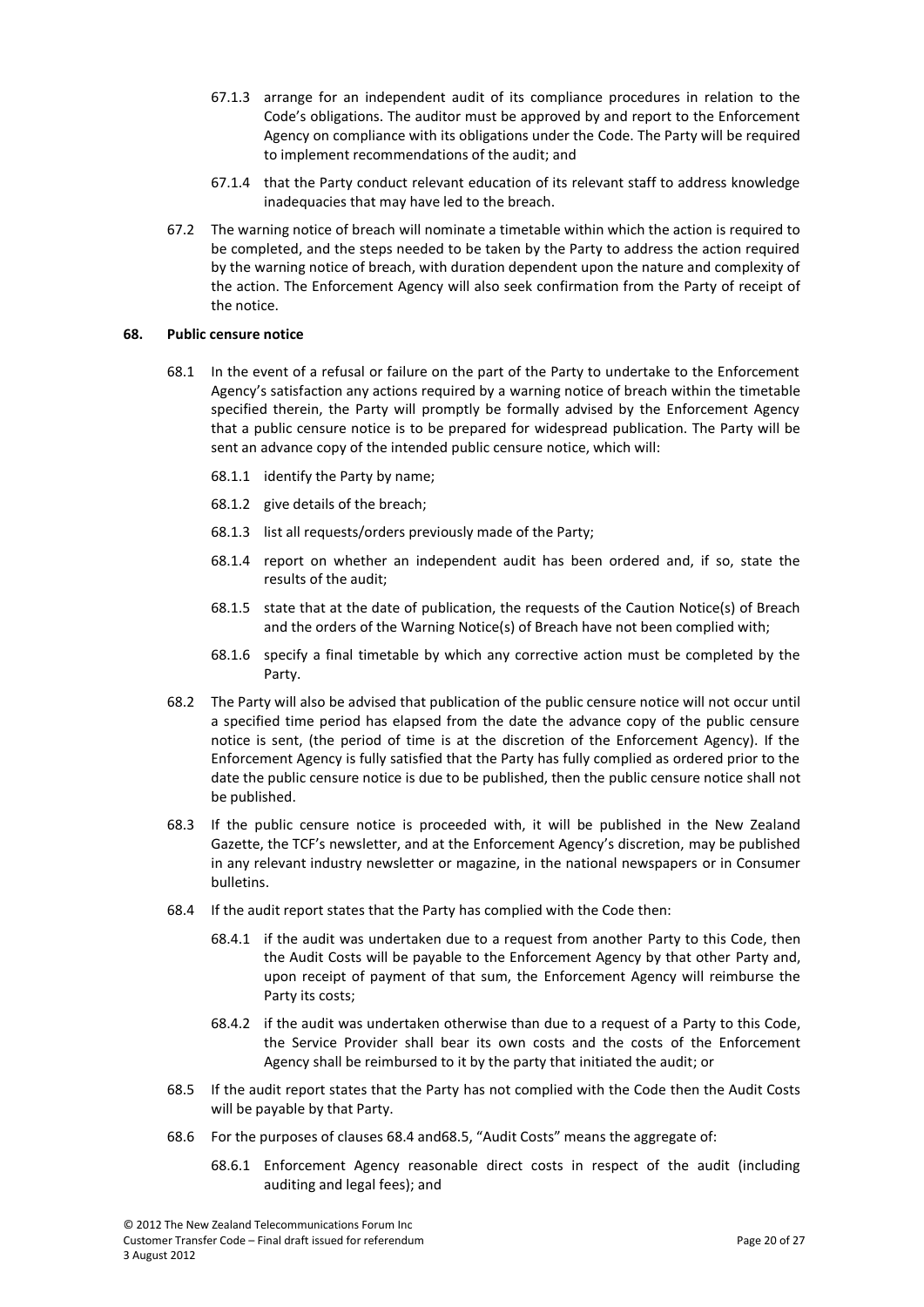68.6.2 Such costs of the audited Party in respect of time involved in assisting the audit as are submitted by the Party to the Enforcement Agency which the Enforcement Agency determines are fair and reasonable.

### <span id="page-20-0"></span>**69. Rights Under the Telecommunications Act Preserved**

<span id="page-20-1"></span>For the avoidance of doubt, the procedures set out in Sections [O](#page-18-3) an[d P](#page-20-6) are additional to, and not exclusive of, any other rights a Party may have under the Telecommunications Act, at law or in equity and nothing in Sections [O](#page-18-3) and [P](#page-20-6) will prevent any Party from exercising its right to enforce compliance with the Code in accordance with subpart 2 of Part 4A of the Telecommunications Act.

# <span id="page-20-6"></span><span id="page-20-2"></span>**P. DISPUTE RESOLUTION**

70. The objective of this section is to detail the dispute resolution procedures should a dispute pertaining to the subject matter of this Code arise between parties ("**Dispute**").

# **71. Dispute**

<span id="page-20-5"></span>For the purposes of this Code, a Dispute is either:

- 71.1 A Technical Dispute where there is a dispute of fact of a predominantly technical nature, including a service level default, but is not a Complex Dispute as defined in sub clause [71.2;](#page-20-4) or
- <span id="page-20-4"></span>71.2 A Complex Dispute where there is a dispute which;
	- 71.2.1 In the opinion of a Party to the dispute has significant commercial implications for that Party;
	- 71.2.2 Includes a material Dispute of fact of a non-technical nature or a dispute of law;
	- 71.2.3 relates to both technical and non-technical matters; or
	- 71.2.4 relates to any other non-technical matter.

#### <span id="page-20-7"></span><span id="page-20-3"></span>**72. Telecommunications Act 2001**

The provisions of this Code do not prevent a Party from exercising any rights under the Telecommunications Act including but not limited to:

- 72.1 Applications for determinations, price reviews, clarifications, reconsiderations to the Commerce Commission under Part 2 of the Telecommunications Act;
- 72.2 Appeals against Commerce Commission determinations, and proceedings for enforcement of Commerce Commission determinations to the High Court under subpart 2 of Part 4A of the Telecommunications Act; and
- 72.3 Investigations by the Commission under Schedule 3 of the Telecommunications Act.
- 73. If there is a dispute about the extent of a Party's rights under the Telecommunications Act, then that dispute may be resolved in accordance with the procedures in that Act and the dispute resolution procedures set out in this Code will not apply to such a dispute.
- 74. If a Dispute has not been resolved by the end of the Negotiation Period as described in clause [77](#page-21-3) (and, if applicable, the Mediation Period as described in clause [78](#page-21-4) below), a Party to the Dispute may choose to resolve the Dispute by pursuing any applicable rights under the Telecommunications Act or, in the alternative, by submitting a Technical Dispute for expert determination under clause [79](#page-21-5) or by submitting a Complex Dispute for arbitration under clause [80.](#page-22-2)
- 75. Once a Party (the "Initiator"):
	- 75.1 Has commenced a process under the Telecommunications Act; or
	- 75.2 has submitted a Dispute for expert determination or arbitration as provided in this Code, then, subject to clause [81](#page-22-3) below, the Initiator cannot commence an alternative process,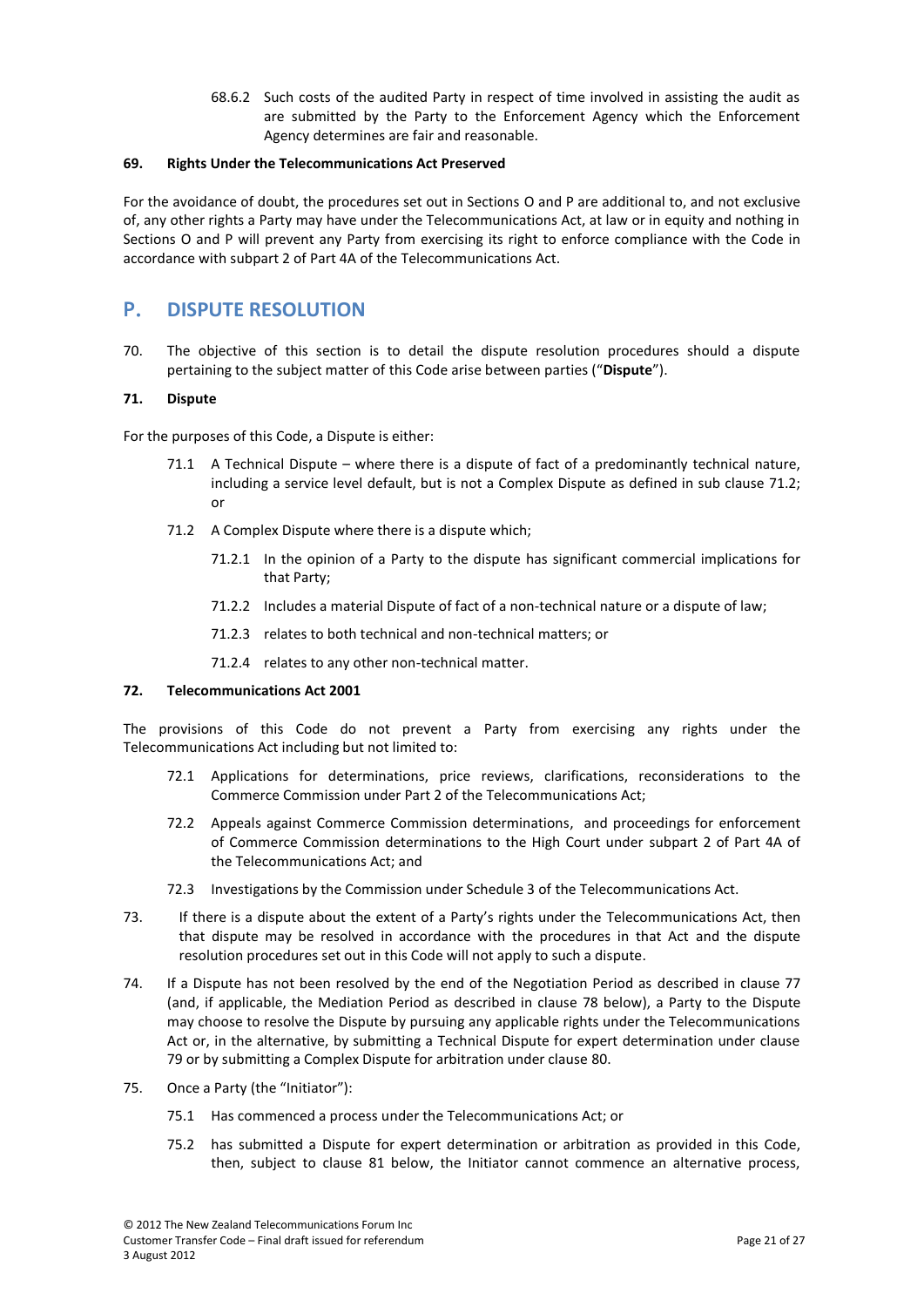unless the process that has been commenced is held by the decision maker of that process not to apply to the resolution of the dispute in question.

<span id="page-21-6"></span><span id="page-21-0"></span>76. If the Initiator submits a Dispute for expert determination or arbitration other Parties to the Dispute are not prevented from pursuing any rights they may have under the Telecommunications Act.

## <span id="page-21-3"></span>**77. Good faith negotiation**

- 77.1 Party to this Code may at any time give notice describing a Dispute to any other Party (or Parties) to the Code who are involved in the Dispute (a "**Counter-Party**"). The Initiator and the Counter-Party/ies are together referred to as the "**Parties to the Dispute**".
- 77.2 If a Party gives notice of a Dispute, then during a negotiation period of 10 Business Days from the date when notice of the Dispute is given ("**Negotiation Period"**), the authorised representatives of the Parties to the Dispute must attempt in good faith to negotiate a resolution of the Dispute.
- 77.3 If the authorised representatives are unable to resolve the Dispute within that 10 Business Day period, the Parties to the Dispute may agree to refer the Dispute to their respective Chief Executives (or equivalent officer of his or her nominee), in the case of a Complex Dispute, or operational manager, in the case of a Technical Dispute, who must attempt in good faith to resolve the Dispute within a further ten (10) Business Days. If the Parties agree to this further negotiation period, then for the purposes of clause [77.](#page-21-3)4, and for clause[s 72](#page-20-7) to [76,](#page-21-6) and [78](#page-21-4) to [80](#page-22-2) (inclusive) the "**Negotiation Period**" includes this further ten (10) Business Day period.
- <span id="page-21-1"></span>77.4 If by the end of the Negotiation Period the Parties to the Dispute are unable to agree whether the Dispute is a Technical Dispute or a Complex Dispute then, for the purpose of these dispute resolution procedures, the Dispute shall be regarded as a Complex Dispute, and subject to clauses [72](#page-20-7) to [76](#page-21-6) resolved under these dispute resolution procedures as such.

#### <span id="page-21-4"></span>**78. Mediation**

<span id="page-21-2"></span>At any time during the Negotiation Period, the Parties to a Dispute may agree to refer the Dispute to mediation. The mediator will be appointed by agreement between the Parties to the Dispute, but failing agreement within five (5) Business Days of the Parties agreeing to refer the Dispute to mediation, will be selected by the Chairperson of LEADR (Leading Edge Alternative Dispute Resolvers) New Zealand Inc (or his or her nominee). Unless otherwise agreed in writing, the then current model mediation agreement issued by LEADR New Zealand Inc must be used and the mediation must be completed within twenty (20) Business Days of the mediator's appointment (Mediation Period). The costs of the mediator will be paid by the Parties to the Dispute equally.

#### <span id="page-21-5"></span>**79. Determination of Technical Disputes by an independent expert**

- 79.1 If a Technical Dispute has not been resolved by the end of the Negotiation Period and, if applicable, the Mediation Period, a Party to the Dispute may give written notice to the relevant Parties requiring the Dispute to be determined by an independent expert.
- 79.2 The independent expert will be appointed by agreement between the Parties to the Dispute, but failing agreement within five (5) Business Days from the date the notice was given under this clause, will at the request of the Initiator be nominated by the Chairperson of the Board of the Telecommunications Carriers' Forum and approved by the Commerce Commission.
- 79.3 To be eligible for appointment, the expert must be independent and impartial, and must be experienced in telecommunications and will preferably be experienced in dispute resolution procedures. He or she must not have performed any duties, whether as an employee, consultant or contractor, for any of the Parties to the Dispute or any related Party during a 12 month period prior to the date the notice of the Dispute was given.
- 79.4 The expert will act as an independent expert and not as an arbitrator. The Dispute will be resolved as soon as possible in accordance with the guidelines determined by the expert, but in accordance with the principles of natural justice. Where the independent expert has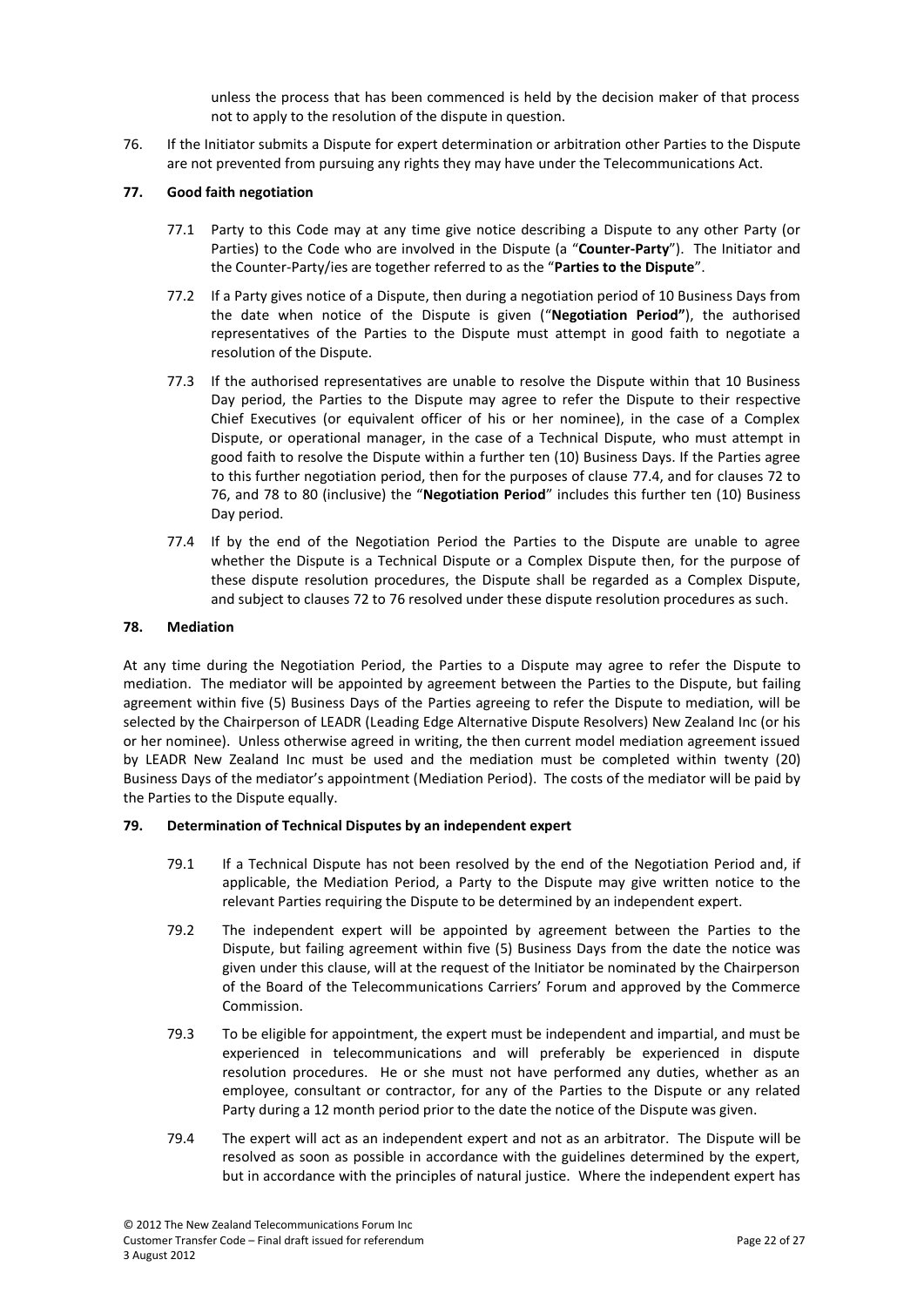primarily technical qualifications, he or she may seek independent legal advice regarding the appropriate procedures for resolution of the Dispute.

<span id="page-22-0"></span>79.5 The Parties to the Dispute agree to be bound by the decision of the independent expert, in the absence of manifest error. The costs of the independent expert (including the costs of any independent legal advice sought by the expert in accordance with these dispute resolution procedures) will be shared equally by the Parties to the Dispute. Reference to the independent expert will not be a submission to arbitration for the purposes of the Arbitration Act 1996 and that Act will not apply to or govern resolution of the dispute.

#### <span id="page-22-2"></span>**80. Arbitration of Complex Disputes**

If a Complex Dispute has not been resolved by the end of the Negotiation Period and, if applicable, the Mediation Period, a Party to the Dispute may then give notice referring any part of the Dispute to arbitration. The notice will, subject to clauses [72](#page-20-7) t[o 76](#page-21-6) be a submission by the Parties to the Dispute of the Dispute to arbitration and each Party to the Dispute agrees to confirm this submission if requested by any other Party to the Dispute. Unless otherwise agreed in writing:

- 80.1 the arbitration will be subject to the Arbitration Act 1996 and its schedules;
- 80.2 the arbitrator must have experience and expertise in telecommunications and competition issues;
- 80.3 the Parties to the Dispute must endeavour to appoint a single arbitrator within ten (10) Business Days of notice being given;
- 80.4 if the Parties to the Dispute fail to agree on a single arbitrator within the ten (10) Business Day period, then the President of the New Zealand Law Society (or his or her nominee) shall appoint the arbitrator at the request of any of the Parties to the Dispute;
- 80.5 the arbitrator must adopt a procedure which, in the arbitrator's opinion, is expeditious. If feasible in the circumstances the arbitrator will endeavour to complete the arbitration within two (2) months of the arbitrator's appointment (or such lesser period as is appropriate);
- 80.6 the arbitrator may determine the Dispute without a hearing unless any Party gives notice requiring one, in which case the arbitrator must treat that as a material consideration in assessing costs;
- 80.7 the arbitrator must not adopt inquisitorial processes;
- 80.8 the arbitration must take place in Wellington or Auckland (at the arbitrator's discretion);
- 80.9 the arbitrator must determine the Dispute under New Zealand law;
- 80.10 either Party may appeal to the High Court on any question of law arising from an award; and
- 80.11 the arbitrator may commission assistance or any reports from any expert or other person which, in his or her opinion, would assist him or her in making the award. The cost of this assistance or report is:
	- 80.11.1 to be a cost of the arbitration; and
	- 80.11.2 unless the arbitrator orders otherwise, to be shared equally between the Parties to the Dispute.
	- 80.11.3 The arbitrator must:
		- a) provide copies of any assistance or report to the Parties to the Dispute;
		- b) allow each Party to make submissions in response to that assistance or support;
		- c) allow each Party to produce evidence on any issue raised in that assistance or report; and
		- d) allow each Party to make submissions in response to any evidence produced by any Party.

#### <span id="page-22-3"></span><span id="page-22-1"></span>**81. Court proceedings**

© 2012 The New Zealand Telecommunications Forum Inc Customer Transfer Code – Final draft issued for referendum Page 23 of 27 3 August 2012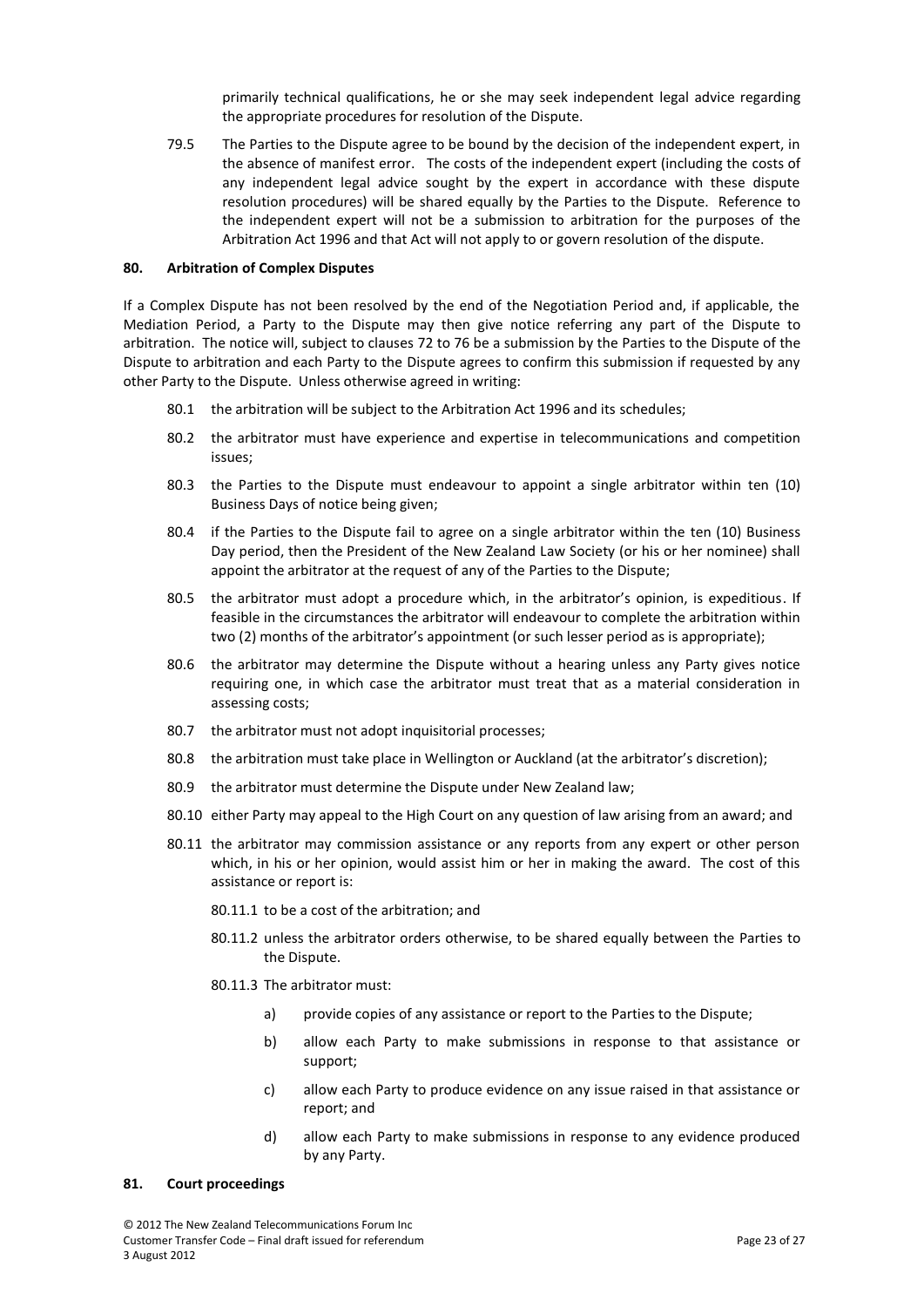Notwithstanding the above dispute resolution procedures, a Party to the Code may at any time commence court proceedings relating to any Dispute if that Party seeks urgent interlocutory or interim relief. Otherwise, and except where a Party to the Dispute chooses to pursue any rights it may have under the Telecommunications Act as contemplated by clauses [72](#page-20-7) to [76,](#page-21-6) the dispute resolution procedures in this Code are mandatory and Parties to the Code contemplate that they will not resort to court proceedings. If court proceedings other than court proceedings contemplated by clauses [72](#page-20-7) to [76](#page-21-6) are commenced, a relevant Party shall be entitled to seek a stay of court proceedings in favour of an appropriate dispute resolution procedure under this Code. All the provisions in this Section [P](#page-20-6) as to dispute resolution shall apply, irrespective of whether any Party to the determination of which they form part has filed the determination in the High Court as provided for in subpart 2 of Part 4A of the Telecommunications Act.

# <span id="page-23-0"></span>**82. Continuance of obligations**

<span id="page-23-1"></span>Except where the Dispute renders it impossible to do so, the Parties to the Dispute will continue performing their respective obligations under the Code while the Dispute is being resolved or is subject to expert determination, arbitration or court proceedings or any Party pursuing its rights under the Telecommunications Act. Each Party to the Code must use all reasonable endeavours to ensure that where a dispute is reasonably foreseeable, it is dealt with at a sufficiently early stage to ensure that there is a minimum effect on the ability of any Party to perform its obligations under the Code.

# **83. Use or disclosure of information**

No Party to a dispute may use, other than to attempt to resolve the dispute, any information disclosed to them by any other Party to the Dispute in the course of negotiation, expert determination, mediation or arbitration under the dispute resolution procedures. Any such information remains the property of the Party supplying it and remains confidential to that Party. Disclosure in the course of negotiation, expert determination, mediation or arbitration under the above procedures shall not constitute a waiver of confidentiality. Neither Party may disclose any such information to anyone other than an adviser or independent witness who has entered into a deed undertaking:

- 83.1 not to disclose any of the information, or any analysis of the information, other than to the Parties to the Dispute, an independent expert, a mediator, an arbitrator or court, except as compelled by law; and
- 83.2 to return all material on which such information is recorded on completion of the adviser's or independent witness's services.

## **84. Bilateral Agreements**

<span id="page-23-2"></span>The dispute resolution procedures set out in this Section [P](#page-20-6) apply to the extent that they are not inconsistent with the dispute resolution procedures in a Bilateral Agreement that incorporates this Code in full or in part for a dispute under the Bilateral Agreement relating to the subject matter of this Code.

# **Q. CUSTOMER COMPLAINTS**

<span id="page-23-3"></span>85. Any complaints received from End Customers regarding their experience while transferring between Retail Service Providers shall be dealt with under the TCF Customer Complaints Code for those Customers who are within the scope of that Code and the End Customer's contract with the Gaining RSP for all other End Customers.

# **R. EXPIRY, REVOCATION AND AMENDMENT OF THE CODE**

- 86. The expiry, revocation or amendment of this Code is subject to Clauses 11 to 15 of Schedule 2 of the Act.
- 87. For the avoidance of doubt, and in accordance with the Telecommunications Carriers' Forum's Operating Procedures Manual, any Forum Member may put a Project Proposal to the Forum Board (at any time) for the amendment or revocation of the Code.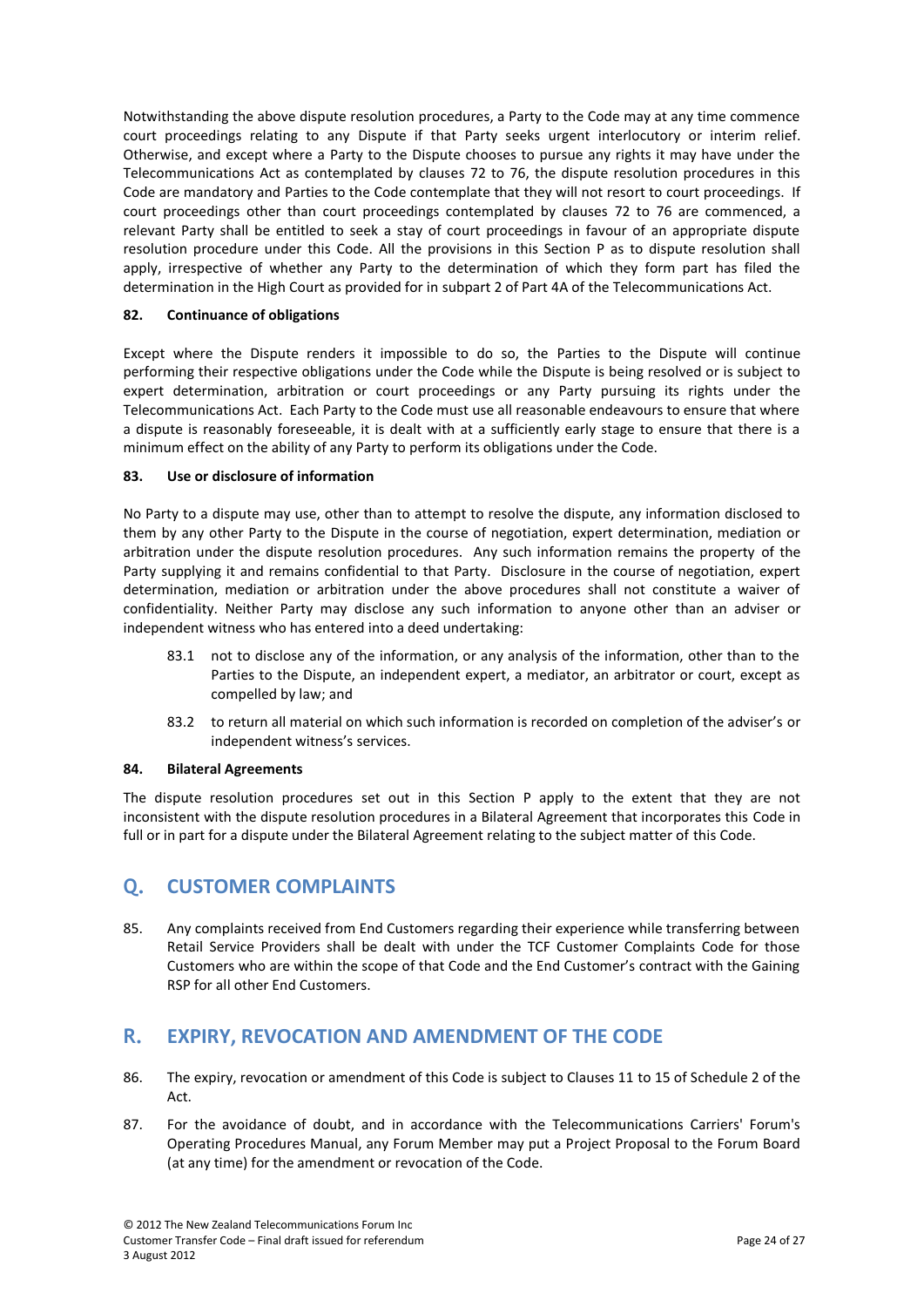# <span id="page-24-0"></span>**Annex 1: VW, ASW and ANP Rejection Codes**

| Reject<br>Code | <b>Description</b>                  | <b>Explanation</b>                                                                                                                                 |
|----------------|-------------------------------------|----------------------------------------------------------------------------------------------------------------------------------------------------|
| 009            | Unable to direct supply             | The transfer form requests the direct supply of a service that<br>cannot be direct supplied by Provider/Wholesaler.                                |
| 010            | Wrong order type                    | The request has been provided using the wrong form.                                                                                                |
| 011            | Open Service Order                  | There is an existing open service order in relation to the<br>relevant service/line/circuit.                                                       |
| 012            | Disconnection pending               | A disconnection of the relevant service / line / circuit is pending                                                                                |
| 013            | Name Mismatch                       | The End Customer name specified on the form is incorrect or<br>does not match the information in Service Provider's records.                       |
| 014            | <b>Invalid Account Number</b>       | The account information specified is incorrect or does not<br>match the information in Provider/Wholesaler records.                                |
| 015            | Invalid line or address             | The End Customer line number or address specified on the<br>form is incorrect or does not match the information in<br>Provider/Wholesaler records. |
| 017            | Unavailable segment or<br>Zone      | The Service requested for transfer/resale supply is not available<br>in the applicable End Customer segment or zone                                |
| 018            | Not capable of providing<br>service | There is insufficient network capacity or equipment/plant is<br>temporarily unavailable                                                            |
| 020            | Incomplete information              | The form does not contain all of the required information such<br>as Supply Chain Information for End Customer.                                    |
| 021            | Corrupt or unreadable               | The form is wholly or partially corrupted or unreadable.                                                                                           |
| 023            | Other incorrect<br>information      | The form contains other information that is incorrect or that<br>does not match the information in Provider/Wholesaler records                     |
| 033            | Already Assigned                    | The residential line requested for reassignment has already<br>been reassigned to requesting service provider/wholesaler                           |
| 034            | <b>Customer Cancellation</b>        | End Customer has advised that they no longer want to proceed<br>with this request                                                                  |
| 038            | Outside service area                | Broadband service requested is outside of the current service<br>area.                                                                             |
| 039            | <b>Bundled Service</b>              | The End Customer has a bundled service that cannot be broken                                                                                       |
| 041            | Wrong Service Type                  | Requested as a residential End Customer when it is business<br>and vice versa                                                                      |
| 043            | Number not compatible               | Number provided is not the main service ID/phone number for<br>the End Customer's line                                                             |
| 045            | Not Provider/Wholesaler<br>Line     | Customer has their voice access lines with another service<br>provider                                                                             |
| 048            | Incompatible Service                | Customer has an existing service/feature that is incompatible<br>with the Service/feature requested                                                |
| 049            | No Broadband.                       | Broadband Transfer request but End Customer does not<br>currently have Broadband.                                                                  |
| 099            | Not otherwise specified             | Rejection does not fit into specific codes above.                                                                                                  |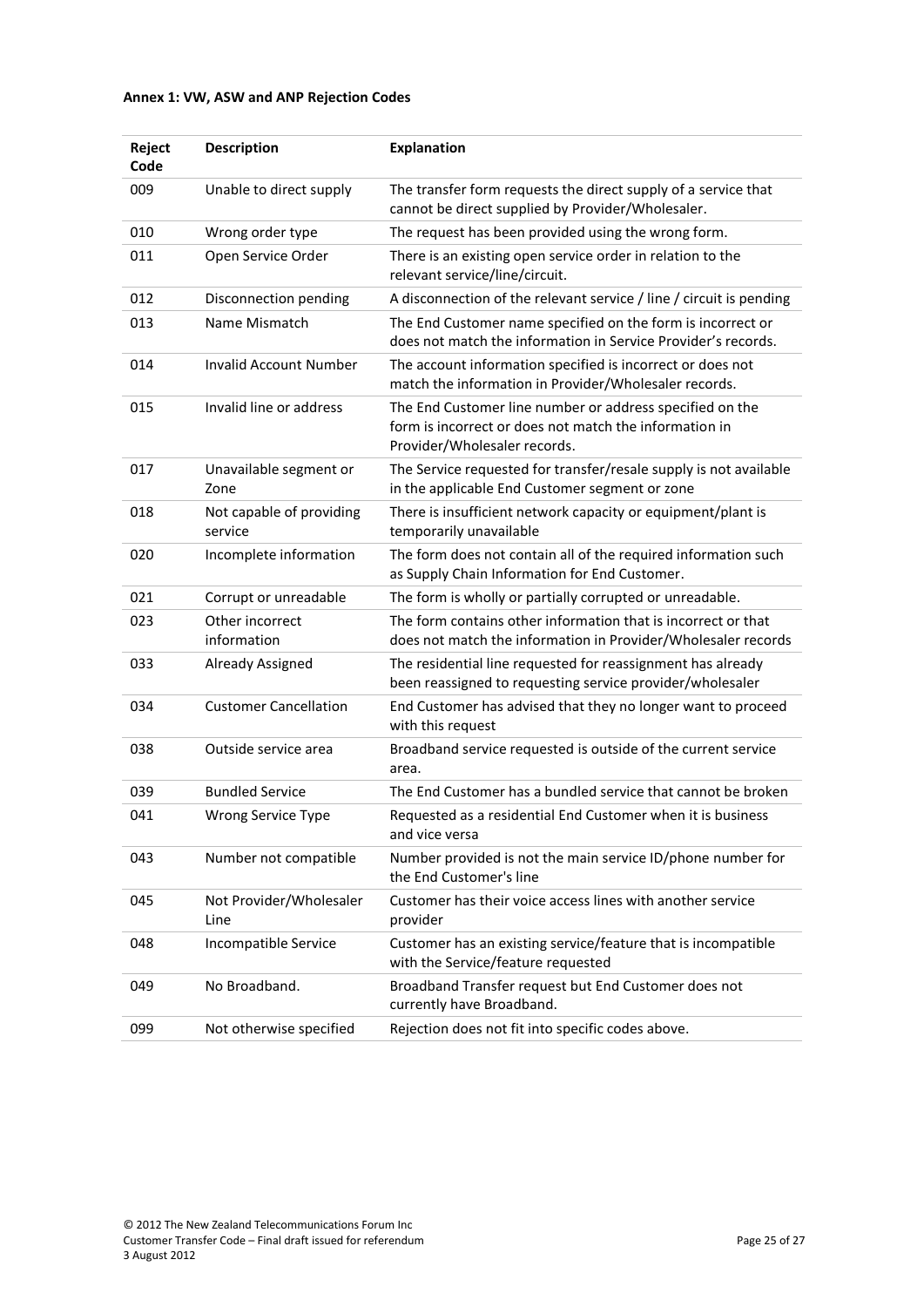#### **Annex 2 – Customer Transfer Process Overview**

TCF Customer Transfer Code - Process Overview Diagram for Simple Transfers

. Dashed lines show steps that may or may not occur, depending on the transfer scenario and parties involved in the supply chain.

· For simplicity, some accept/reject decision points may be excluded from this diagram.

<span id="page-25-0"></span>